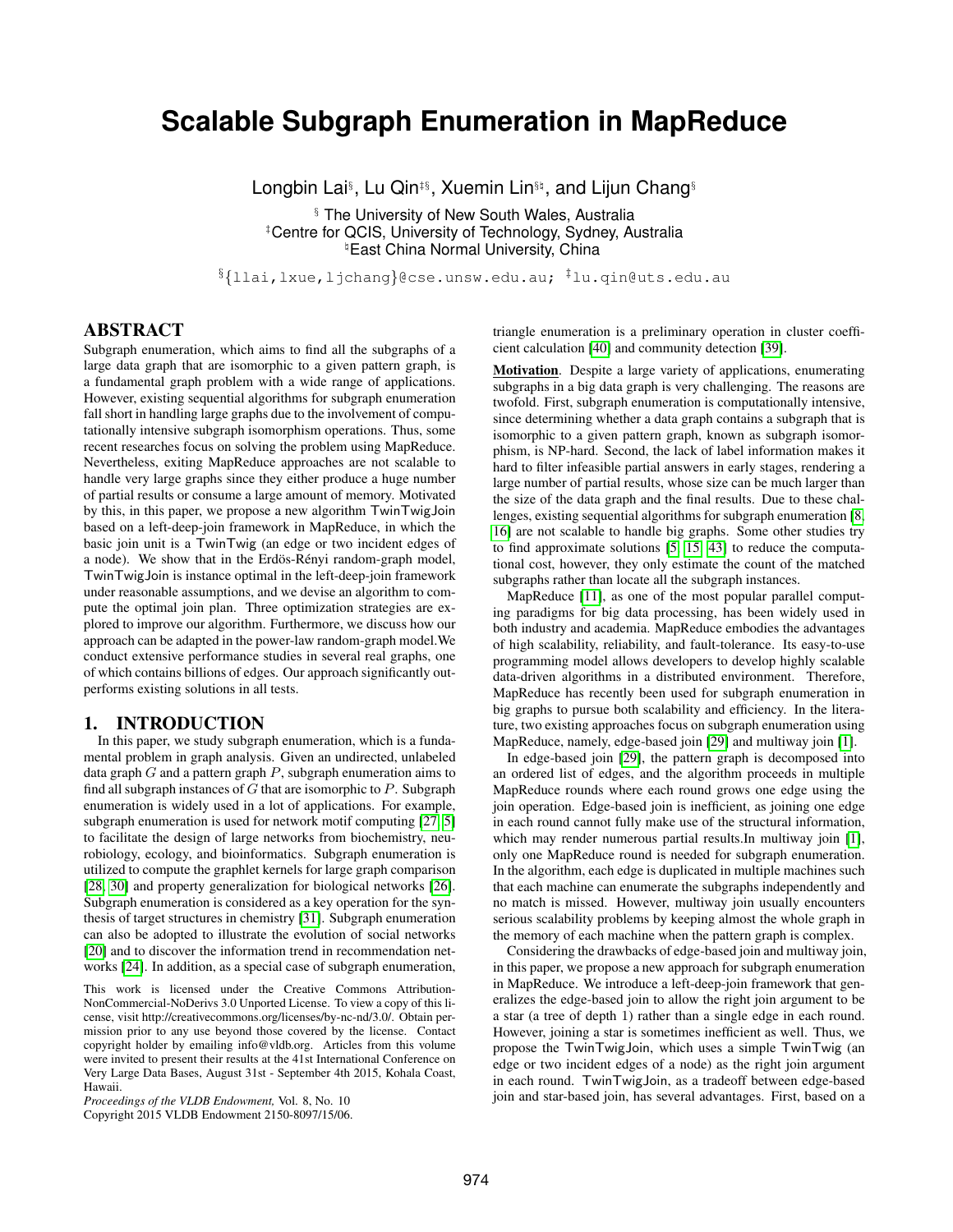well-defined cost model and the Erdös Rényi random-graph model, we show that under reasonable assumptions, TwinTwigJoin can ensure instance optimality in the left-deep-join framework. Second, the simple structure of a TwinTwig makes it easy to devise an optimal join plan based on the A\* algorithm. Third, many optimization strategies can be designed on top of TwinTwigJoin, including order-aware cost reduction, workload skew reduction, and early filtering.

Note that most real-life data graphs are far from random. In this paper, we will first deliver the result of instance optimality of TwinTwigJoin by assuming that the data graph is a random graph. This not only provides the theoretic guarantee of the paradigm presented in the paper but also gives the foundation of our analysis of the power-law graphs. Later, we extend the results to the power-law graphs with the aim to cover many real applications, since many real-life large graphs are power-law graphs.

#### Contributions. We make the following contributions in this paper.

*(1) A left-deep-join framework to join multiple edges in each round:* In Section [3,](#page-1-0) we introduce a left-deep-join framework for subgraph enumeration in MapReduce, which generalizes the edge-based join to allow multiple edges (in the form of stars) to join in each round.

*(2) A novel algorithm to ensure instance optimality:* We propose a novel TwinTwigJoin algorithm in Section [5](#page-3-0) following the leftdeep-join framework, which uses TwinTwig as the right argument of the join in each MapReduce round. We analyze the cost of TwinTwigJoin based on the Erdös-Rényi random-graph model, upon which we prove that TwinTwigJoin is instance optimal in the left-deep-join framework under reasonable assumptions.We further develop an A\*-based algorithm to compute the optimal join plan by defining a cost upper bound for any partial join. The algorithm can be adapted to any other graph model given that the cost upper bound for a partial join can be computed in the graph model.

*(3) Three optimization strategies to further improve the algorithm:* We explore three optimization strategies in Section [6,](#page-6-0) namely, orderaware cost reduction, workload skew reduction, and early filtering, to further improve the TwinTwigJoin algorithm. Order-aware cost reduction considers three types of TwinTwigs based on a predefined order of nodes in the data graph and pattern graph, which can be utilized to reduce the total computational cost. Workload skew reduction is used to reduce the workload skew caused by a few high-degree nodes in the data graph by partitioning their neighbors into multiple machines. Early filtering makes use of the free memory to further filter invalid partial results in early stages.

*(4) Extension to power-law random graphs:* We show in Section [7](#page-7-0) how our algorithms and theoretical results can be adapted to the power-law graph model under a sound assumption.

*(5) Extensive performance studies using web-scale real graphs:* In Section [8,](#page-8-0) we conduct extensive performance studies in six real graphs with different graph properties, and the largest one of them contains billions of edges. The experimental results demonstrate that our TwinTwigJoin algorithm can achieve high scalability and outperforms all other state-of-the-art algorithms in all datasets.

# <span id="page-1-3"></span>2. PROBLEM DEFINITION

Subgraph Enumeration. We model a *data graph* as an undirected and unlabeled graph  $G(V, E)$ , where  $V = V(G)$  represents the set of nodes and  $E = E(G)$  represents the set of edges each of which connects two nodes in  $V(G)$ . We let  $|V(G)| = N$  and  $|E(G)| = M$ , and assume  $M > N$ . We use  $\{u_1, u_2, ..., u_N\}$ to denote the set of nodes in G. For each  $u_i \in V(G)$ , we use  $\mathcal{N}(u_i)$  to denote the set of neighbor nodes of  $u_i$ , and we use  $d(u_i)$ 

to denote the degree of  $u_i$ , i.e.,  $d(u_i) = |\mathcal{N}(u_i)|$ , and  $d_{max} =$  $\max_{u_i \in V(G)} d(u_i)$ . We define  $d = 2M/N$  to be the average degree of the data graph. A *subgraph* g of G is a graph such that  $V(g) \subseteq V(G), E(g) \subseteq E(G).$ 

A *pattern graph* is an undirected, unlabeled and connected graph, denoted  $P(V, E)$ , where  $V(P)$  represents the set of nodes and  $E(P)$  represents the set of edges, and we let  $|V(P)| = n$  and  $|E(P)| = m$ . We use  $\{v_1, v_2, \ldots, v_n\}$  to denote the set of nodes in P. For each  $v_i \in V(P)$ ,  $\mathcal{N}(v_i)$  and  $d(v_i)$  are defined analogous to those defined in the data graph  $G$ . Note that it is trivial when  $P$ is a node or an edge, thus we assume  $|V(P)| \geq 3$  in this paper.

<span id="page-1-2"></span>**Definition 2.1:** (Match) Given a pattern graph  $P$  and a data graph G, a *match* f of P in G is a mapping from  $V(P)$  to  $V(G)$  such that the following two conditions hold:

- *(Conflict Freedom)* For any pair of nodes  $v_i \in V(P)$  and  $v_j \in V(P)$  $V(P)$   $(i \neq j)$ ,  $f(v_i) \neq f(v_j)$ .
- *(Structure Preservation)* For any edge  $(v_i, v_j) \in E(P)$ ,  $(f(v_i)$ ,  $f(v_j)) \in E(G)$ .

We use  $f = (u_{k_1}, u_{k_2}, \dots, u_{k_n})$  to denote the match f, i.e.,  $f(v_i)$  $= u_{k_i}$  for any  $1 \leq i \leq n$ .

**Definition 2.2:** (Graph Isomorphism) Given two graphs  $q_i$  and  $g_i$ ,  $g_i$  and  $g_j$  are *isomorphic*, if and only if there exists a match of  $g_i$  in  $g_j$ , and  $|V(g_i)| = |V(g_j)|$  and  $|E(g_i)| = |E(g_j)|$ .

<span id="page-1-1"></span>Definition 2.3: (Subgraph Enumeration) Given a pattern graph P and a data graph G, *subgraph enumeration* is to enumerate all subgraphs g of G such that g is isomorphic to P.  $\Box$ 

**Definition 2.4:** (Automorphism) Given a graph  $g$ , an automorphism of g is a match from g to itself. We use  $A(g)$  to denote the set of automorphisms for a graph  $g$ .

Given a pattern graph  $P$  and a data graph  $G$ , if the total number of enumerated subgraphs is s then the total number of matches of P in G is  $|A(P)| \times s$ . Since then, if P has only one automorphism, i.e.,  $|\mathcal{A}(P)| = 1$ , the problem of subgraph enumeration is equivalent to enumerating all matches of  $P$  in  $G$ . In the following, for ease of analysis, we first assume that the pattern graph  $P$  has only one automorphism, i.e.,  $|\mathcal{A}(P)| = 1$ , and thus we focus on enumerating all matches of  $P$  in  $G$ . In Section [5.4,](#page-6-1) we will discuss the general cases when  $|\mathcal{A}(P)| \geq 1$ .

**Graph Storage.** We assume the data graph  $G$  is stored in a distributed file system using adjacency lists, that is, for each node  $u \in V(G)$ , we store the adjacency list of u as a key-value pair  $(u; \mathcal{N}(u))$  in the distributed file system.

Assumptions. In this paper, our theoretical results are derived based on the following assumptions:

- $A_1$ : The data graph follows the Erdös Rényi random-graph model, which will be introduced in Section [5.2.](#page-3-1)
- $A_2$ : The algorithm follows a left-deep-join framework, where the right join argument is a star. It will be further discussed in Section [3.](#page-1-0)
- $A_3$ : The data graph is sparse; more specifically, the average  $A_3$ : The data graph is space  $d = 2M/N < \sqrt{N}$ .

Problem Statement. Given a data graph G stored in a distributed file system, and a pattern graph  $P$ , the purpose of this work is to enumerate all subgraphs of  $G$  that are isomorphic to  $P$  (based on Definiton [2.3\)](#page-1-1) using MapReduce.

## <span id="page-1-0"></span>3. ALGORITHM FRAMEWORK

In this section, we introduce a left-deep-join-based framework for subgraph enumeration in MapReduce. Generally speaking, given a data graph  $G$  and a patten graph  $P$ , subgraph enumeration is pro-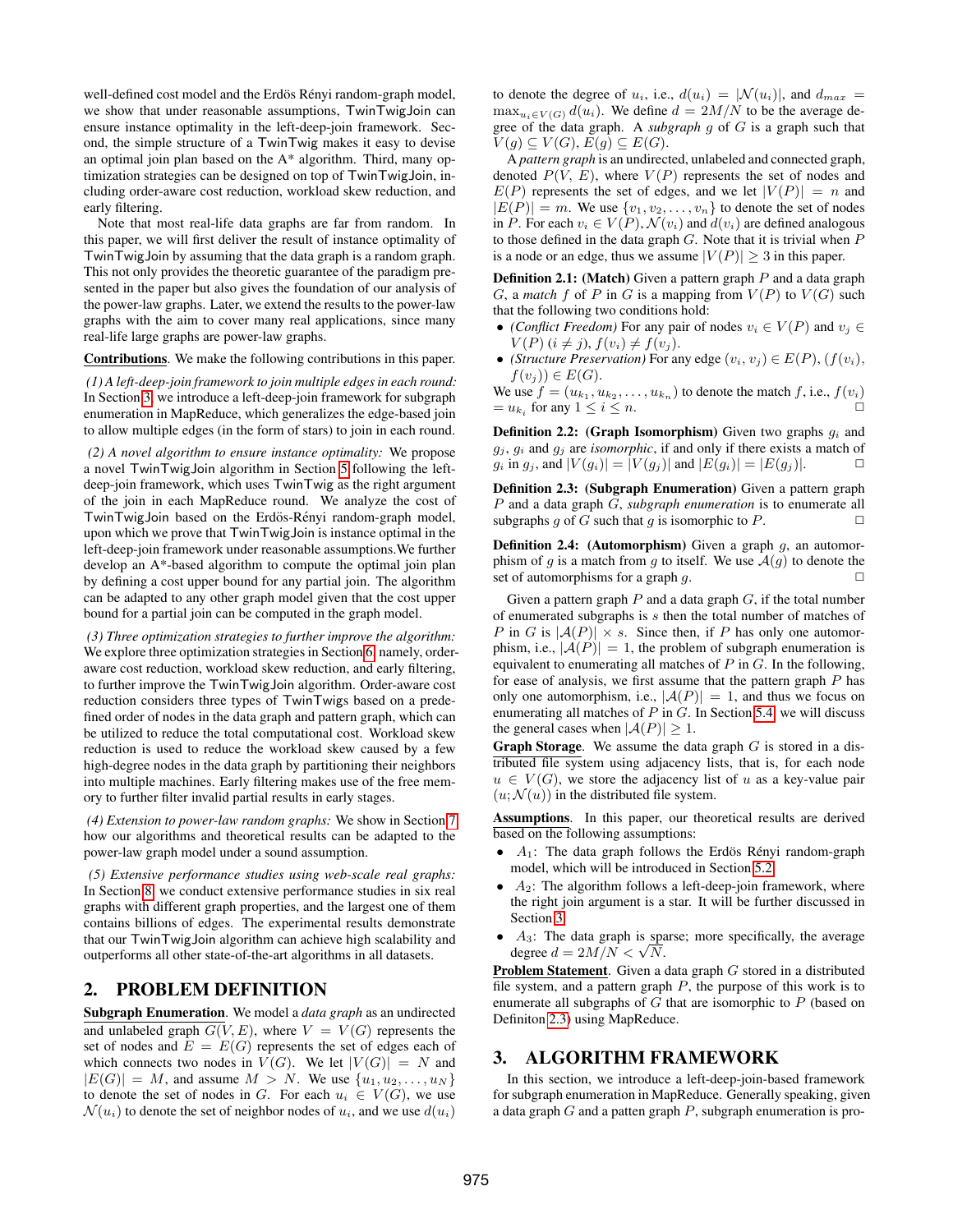<span id="page-2-0"></span>Algorithm 1 SubgraphEnum (data graph  $G$ , pattern graph  $P$ )

1: compute a graph decomposition  $\{p_0, p_1, \ldots, p_t\}$  of  $P$ ; 2: for  $i = 1$  to t do<br>3:  $R(P_i) \leftarrow R(P_i)$ 3: R(P<sub>i</sub>) ← R(P<sub>i-1</sub>)  $\bowtie$  R(p<sub>i</sub>); (using map<sup>i</sup> and reduce<sup>i</sup>) 4: return  $R(P_t)$ ; 5: function map<sup>i</sup> (key: Ø; value: either a match  $f \in R(P_{i-1})$  when  $i > 1$  or  $(u, \mathcal{N}(u))$  for a node  $u \in V(G)$ ) 6:  $\{v_{k_1}, v_{k_2}, \ldots, v_{k_l}\} \leftarrow V(P_{i-1}) \cap V(p_i);$ 7: if  $i = 1$  then<br>8:  $G_u \leftarrow a$  g 8:  $G_u \leftarrow$  a graph formed by edges  $(u, v)$  for  $v \in \mathcal{N}(u)$ ;<br>9:  $B_u(P_0) \leftarrow$  all matches of  $P_0$  in  $G_u$ ; 9:  $R_u(P_0) \leftarrow$  all matches of  $P_0$  in  $G_u$ ;<br>10: for all match  $f \in R_u(P_0)$  do for all match  $f \in R_u(P_0)$  do 11: output  $((f(v_{k_1}), f(v_{k_2}), \ldots, f(v_{k_l})); f);$ 12: if value is a match  $f \in R(P_{i-1})$  then 13: output  $((f(v_{k_1}), f(v_{k_2}), \ldots, f(v_{k_l})); f);$  $14:$  else<br> $15:$ 15:  $G_u \leftarrow$  a graph formed by edges  $(u, v)$  for  $v \in \mathcal{N}(u)$ ;<br>16:  $R_v(v_i) \leftarrow$  all matches of  $v_i$  in  $G_v$ ; 16:  $R_u(p_i) \leftarrow$  all matches of  $p_i$  in  $G_u$ ;<br>17: for all match  $h \in R_u(p_i)$  do 17: **for all** match  $h \in R_u(p_i)$  **do**<br>18: **output**  $((h(v_{k_1}), h(v_{k_2})),$ 18: output  $((h(v_{k_1}), h(v_{k_2}), \ldots, h(v_{k_l})); h);$ 19: **function** reduce<sup>*i*</sup> (key:  $r = (u_{k_1}, u_{k_2}, \ldots, u_{k_l})$ ; values:  $F = \{f_1, f_2, f_3, \ldots, f_l\}$ 20: for all  $(f, h) \in (F \times H)$  s.t.  $(f - r) \cap (h - r) = \emptyset$  do 21: output  $(\emptyset, f \cup h);$ 

cessed using a list of left-deep join operations, each of which is evaluated using one round of MapReduce. Before introducing the framework for subgraph enumeration, we first give the definitions of pattern decomposition, partial pattern, and partial result.

Definition 3.1: (Pattern Decomposition) Given a pattern graph P, a *pattern decomposition* of  $P, \mathcal{D} = \{p_0, p_1, \ldots, p_t\}$  is a disjoint partition of the edges of P, such that  $p_i$  ( $0 \le i \le t$ ) is a **star** (a tree of depth 1), and  $V(p_i) \cap \bigcup_{0 \le j < i} V(p_j) \ne \emptyset$   $(i \ne 0)$ .

<span id="page-2-2"></span>**Definition 3.2:** (Partial Pattern  $P_i$ ) Given a pattern decomposition  $\{p_0, p_1, \ldots, p_t\}$  of P, a *partial pattern*  $P_i$   $(0 \le i \le t)$  is a subgraph of P, such that  $V(P_i) = \bigcup_{0 \le j \le i} V(p_j)$  and  $E(P_i) =$  $\bigcup_{0 \leq j \leq i} E(p_j)$ . We have  $P_0 = p_0$  and  $P_t = P$ . We use  $\mathcal{D}_i = \{p_0, p_1\}$  $p_1, \ldots, p_i$  to denote a *partial pattern decomposition* of partial pattern  $P_i$  for any  $0 \le i \le t$ .

According to the above definitions, we require that each decomposed unit  $p_i$  shares at least a common vertex with the partial pattern  $P_{i-1}$  for any  $1 \leq i \leq t$ .

**Definition 3.3: (Partial Result**  $R(S)$ ) Given a subgraph S of the pattern graph P, and a data graph G, the *partial result* w.r.t. S, denoted as  $R(S)$ , is the set of matches of S in G. Obviously,  $R(P)$ is the final result of the subgraph enumeration problem.  $\Box$ 

The Framework. The framework of subgraph enumeration using MapReduce is shown in Algorithm [1.](#page-2-0) Given a graph  $G$  and a pattern P, we first compute a graph decomposition  $\{p_0, p_1, \ldots, p_t\}$ of  $P$  which indicates a join plan (line 1). Then the algorithm is processed in t MapReduce rounds. Each round (lines 2-3) computes the partial result  $R(P_i)$  by joining  $R(P_{i-1})$  with  $R(p_i)$ , and obviously,  $E(P_i) = E(P_{i-1}) \cup E(p_i)$  for  $1 \leq i \leq t$ . Each join operation is processed using MapReduce with map<sup>i</sup> and reduce<sup>i</sup>.

(Function map<sup>i</sup>): The function map<sup>i</sup> is shown in lines 5-18 of Algorithm [1.](#page-2-0) The input of map<sup>i</sup> is either a match  $f \in R(P_{i-1})$  if  $i > 1$ , or  $(u; \mathcal{N}(u))$  for a node  $u \in V(G)$  (line 5). Both  $R(P_{i-1})$ and G are stored in the distributed file system. We first calculate the join key  $\{v_{k_1}, v_{k_2}, \ldots, v_{k_l}\}$  using  $V(P_{i-1}) \cap V(p_i)$  (line 6). If  $i = 1$ , we need to compute the matches of  $P_0$ ,  $R_u(P_0)$ , based on node u and its neighbors  $\mathcal{N}(u)$ , and output each such match (as a match in  $R(P_0)$ ) along with the corresponding join key (lines 7-11). Then, if the input of map<sup>i</sup> is a match  $f \in R(P_{i-1})$ , we simply output  $f$  along with the corresponding join key (lines 12-13). Otherwise, we compute the matches of  $p_i$  associated with  $u$ ,



<span id="page-2-1"></span>Figure 1: Pattern Decomposition and Query Processing

 $R_u(p_i)$ , as we do when we compute  $P_0$  (lines 15-18).

(Function reduce<sup>*i*</sup>): The set of key-value pairs with the same key  $r = (u_{k_1}, u_{k_2}, \ldots, u_{k_l})$  are processed using the same function reduce<sup>*i*</sup>. There are two types of values,  $F = \{f_1, f_2, \dots\}$  and  $H = \{h_1, h_2, \dots\}$ , generated by  $R(P_{i-1})$  and  $R(p_i)$  respectively. For each  $(f, h) \in (F \times H)$  that shares the same join key, we output  $f \cup h$  with the condition that  $(f - r) \cap (h - r) = \emptyset$ to avoid node conflict (refer to the conflict freedom condition in Definiton [2.1\)](#page-1-2)(lines 20-21).

**Discussion**. In the map<sup> $i$ </sup> phase of Algorithm [1,](#page-2-0) we need to compute  $R(P_0)$  for  $i = 1$  (line 9) and  $R(p_i)$  for  $1 \le i \le t$  (line 16) in G. Note that  $R(P_0) = R(p_0)$ , thus overall we need to compute  $R(p_i)$ for  $0 \leq i \leq t$  in G. We now discuss assumption  $A_2$ . Recall that G is stored as a set of key-value pairs  $(u; \mathcal{N}(u))$  for  $u \in V(G)$ in the distributed file system, and each key-value pair is processed by map<sup>i</sup> separately according to the MapReduce framework. In this framework, *each*  $p_i$  *should be a star*. As taken  $(u; \mathcal{N}(u))$  as input, each map<sup> $i$ </sup> function can generate the matched stars rooted at u separately by enumerating the leaf nodes from  $\mathcal{N}(u)$ .

**Example 3.1:** In Fig. [1,](#page-2-1) we decompose the pattern graph into  $\{p_0,$  $p_1, p_2$ . The corresponding partial patterns  $P_0, P_1$ , and  $P_2$  are also presented. Based on the framework in Algorithm [1,](#page-2-0) the subgraph enumeration algorithm is processed in two MapReduce rounds. In the first round, we compute  $R(P_1)$  using  $R(P_0) \bowtie R(p_1)$  with  $V(P_0) \cap V(p_1) = \{v_2, v_3, v_4\}$  as the join key. In the second round, we compute  $R(P_2)$  using  $R(P_1) \bowtie R(p_2)$  with  $V(P_1) \cap V(p_2) =$  $\{v_3, v_4\}$  as the join key.

**Remark.** In Algorithm [1,](#page-2-0) we evaluate  $P$  using left-deep join based on the pattern decomposition  $D$ . In addition to left-deep join, we can also use bushy join to process the tasks. Bushy join actually provides more varieties for an optimal join plan than its special case, left-deep join. However, we choose left-deep join in this paper due to the following aspects. First, as indicated in [\[32\]](#page-11-17), left-deep join can still provide optimal solutions in many cases, especially when the join graph is highly connected. Second, left-deep join requires keeping much fewer partial results than bushy join. The partial results we need to keep are generated from only one iteration (the iteration prior to current one) in left-deep join but multiple iterations in bushy join. Finally and more importantly, it is much less expensive to compute an optimal join plan for left-deep join given its simpler computation structure.

#### <span id="page-2-3"></span>4. EXISTING SOLUTIONS

In this section, we introduce three state-of-the-art algorithms for subgraph enumeration in MapReduce: EdgeJoin, StarJoin, and MultiwayJoin. Both EdgeJoin and StarJoin follow the left-deepjoin framework (Algorithm [1\)](#page-2-0) with different pattern-decomposition strategies. MultiwayJoin uses a new framework that enumerates all subgraphs in only one MapReduce round by duplicating edges of the data graph G.

Algorithm EdgeJoin. The EdgeJoin is proposed by Plantenga [\[29\]](#page-11-15). In EdgeJoin, each pattern graph P is decomposed into  $\{p_0, p_1,$  $..., p_t$ , where each  $p_i$  is an edge in  $E(P)$ . Thus, we have  $t =$  $m - 1$ . The main drawback of EdgeJoin is that it may generate a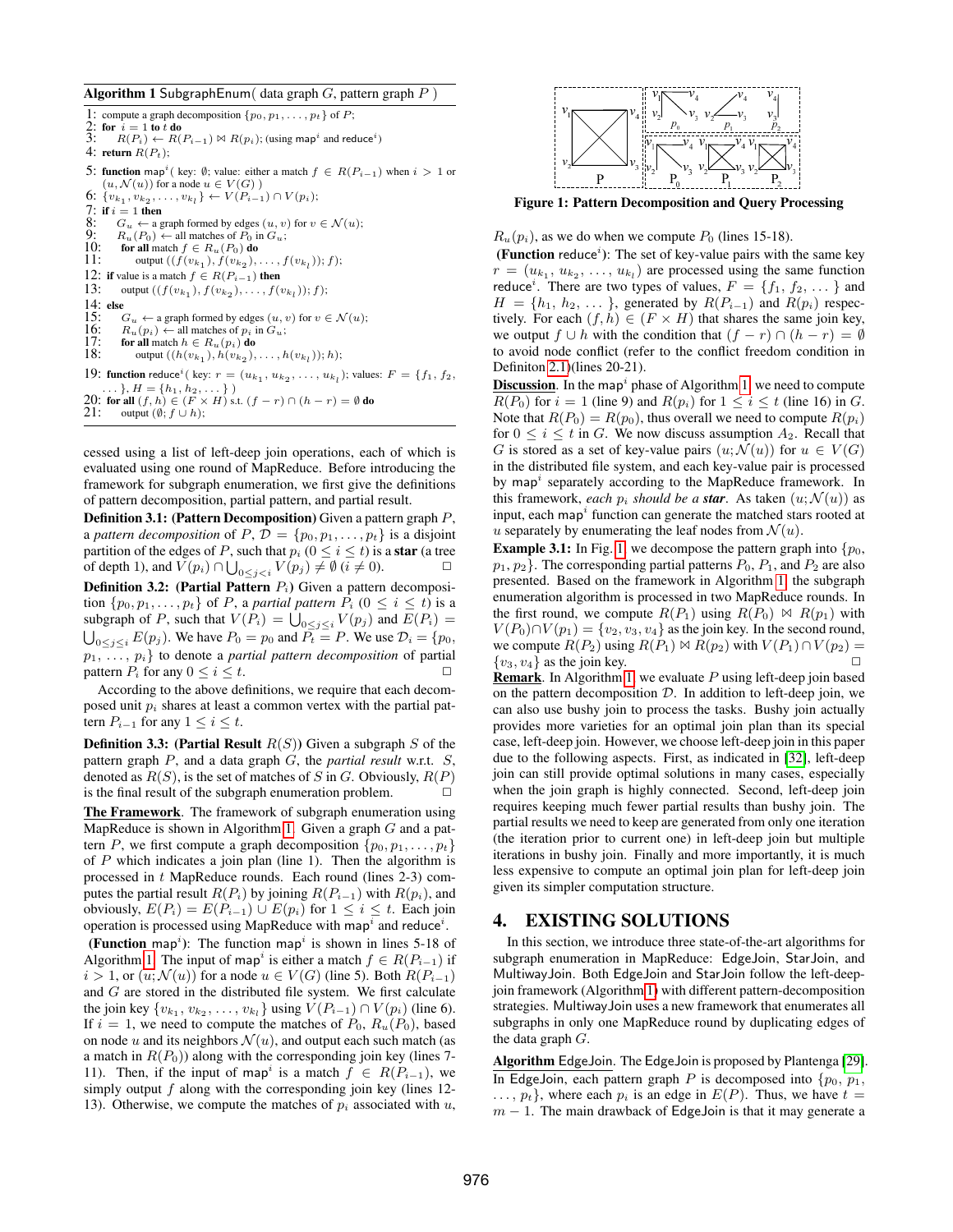large number of partial results since it cannot make full use of the structural information of the pattern graph, which can be explained via the following example.

**Example 4.1:** For a square pattern P where  $V(p) = \{v_1, v_2, v_3, v_4\}$ and  $E(P) = \{(v_1, v_2), (v_2, v_3), (v_3, v_4), (v_4, v_1)\}$ , the optimal pattern decomposition based on EdgeJoin is  $p_0 = \{(v_1, v_2)\}, p_1 =$  $\{(v_2, v_3)\}, p_2 = \{(v_3, v_4)\}, p_3 = \{(v_4, v_1)\}.$  However, using this pattern-decomposition strategy, the algorithm executes in three MapReduce rounds, and the partial pattern  $P_3$  is a path  $\{(v_1, v_2),$  $(v_2, v_3)$ ,  $(v_3, v_4)$  with length 3, which may result in a large number of partial results. A better strategy is to decompose  $P$  into two parts:  $p_0 = \{(v_1, v_2), (v_2, v_3)\}\$ and  $p_1 = \{(v_3, v_4), (v_4, v_1)\}\$ which can be processed in only one MapReduce round, and we can avoid processing  $P_3$  as that in EdgeJoin.  $\Box$ 

Algorithm StarJoin. The StarJoin algorithm decomposes the pattern graph into stars, where a star is a tree of depth 1. The star decomposition strategy is proposed by Sun et al. [\[33\]](#page-11-18). Given a pattern graph P and a node  $v \in V(P)$ , we denote  $star(v)$  the star rooted at v with  $\mathcal{N}(v)$  as its child nodes. According to [\[33\]](#page-11-18), a star decomposition of P is defined as follows.

**Definition 4.1:** (Star Decomposition) Given a pattern graph  $P$ , a *star decomposition* is a decomposition  $\{p_0, p_1, \ldots, p_t\}$  of P, such that there exists  $\{v_{k_0}, v_{k_1}, \ldots, v_{k_t}\} \subseteq V(P)$  with  $p_0 =$  $star(v_{k_0})$ , and  $p_i = star(v_{k_i}) \setminus E(P_{i-1})$  for any  $1 \le i \le t$ .  $\Box$ 

Compared to EdgeJoin, StarJoin can finish in fewer MapReduce rounds, however, StarJoin still suffers from the scalability problems due to the generation of many matches when evaluating a star with many edges.

Example 4.2: Fig. [1](#page-2-1) shows an example of star decomposition for a 4-clique pattern graph  $P$ , in which  $p_0$  is a star with three edges. In a social network such as Twitter, it is very common for a node to have more than 10,000 followers. As a result, this node with its followers will contribute to over  $10^{12}$  matches of  $p_0$ .

Algorithm MultiwayJoin. The MultiwayJoin algorithm is proposed by Afrati et al. [\[1\]](#page-11-16). MultiwayJoin enumerates subgraphs in the data graph using only one MapReduce round, while in order to do so, MultiwayJoin has to duplicate the edges several times in the map phase, and the number of duplications grows enormously with the size of the pattern graph. It is shown in [\[34\]](#page-11-19) that MultiwayJoin can be efficient when  $P$  is a triangle. However, it will suffer from the scalability problem when  $P$  becomes more complex. For ease of analysis, we suppose  $P$  is a clique (complete graph) with  $n$ or analysis, we suppose P is a chique (complete graph) with h nodes. Let  $b = \sqrt[n]{\#r}$ , where  $\#r$  is the number of reducers. With the optimal settings according to [\[1\]](#page-11-16), the number of duplications for each edge of  $\tilde{G}$  is  $\Theta(m \cdot \tilde{b}^{n-2}) = \Theta(n^2 \cdot b^{n-2})$ , resulting in  $\Theta(M \cdot n^2 \cdot b^{n-2})$  as a whole. Each reducer will hence receive  $\Theta\left(\frac{M\cdot n^2\cdot b^{n-2}}{4\pi}\right)$  $(\frac{2 \cdot b^{n-2}}{\#r}) = \Theta(M \cdot \frac{n^2}{b^2})$  $\frac{m^2}{b^2}$ ) by average. There are two cases:

- *(Case-1:*  $b \le n$ ) A reducer will receive  $\Theta(M \cdot \frac{n^2}{h^2})$  $\frac{n^2}{b^2}$ )  $\geq \Theta(M)$ edges, which is equivalent to holding the whole graph G.
- *(Case-2:*  $b > n$ *)* The total number of edge duplications is  $\Theta(M \cdot n^2 \cdot b^{n-2}) > \Theta(M \cdot n^n)$ , which is too large.

Obviously, both case-1 and case-2 are not scalable for either large data graph  $G$  or complex pattern graph  $P$ . Similar result can be derived when  $P$  is a general graph.

# <span id="page-3-0"></span>5. A NEW APPROACH

As discussed above, EdgeJoin, StarJoin, and MultiwayJoin will encounter scalability problems when the data graph is large or the pattern graph is complex. In this section, we propose a new algorithm TwinTwigJoin that follows the left-deep join framework introduced in Section [3](#page-1-0) with a new pattern decomposition strategy, namely, TwinTwig decomposition. We first introduce the TwinTwig decomposition strategy, and analyze its optimality based on a variant of the random-graph model. Then we propose an optimal TwinTwig decomposition algorithm based on the A\* framework. Finally, we discuss symmetry breaking to allow the pattern graph to have multiple automorphisms.

# 5.1 TwinTwig Decomposition

Definition 5.1: (TwinTwig Decomposition) A TwinTwig *decomposition* is a decomposition  $\mathcal{D} = \{p_0, p_1, \ldots, p_t\}$  of pattern P such that each  $p_i$  ( $0 \le i \le t$ ) is a TwinTwig, where a TwinTwig is either a single edge or two incident edges of a node.  $\Box$ 

Our algorithm TwinTwigJoin is a left-deep-join algorithm (following Algorithm [1\)](#page-2-0) based on TwinTwig decomposition. Obviously, TwinTwigJoin is a generalization of EdgeJoin. Compared to EdgeJoin, TwinTwigJoin can make use of more structural information of the pattern graph to reduce the size of the partial results. Compared to StarJoin, TwinTwigJoin can avoid joining a star with many edges by restricting the number of edges to be at most 2, and it is more flexible to select which one or two edge(s) of a star to join in a certain round to minimize the overall cost. Next, we introduce a special TwinTwig decomposition, namely, strong TwinTwig decomposition.

**Definition 5.2:** (Strong TwinTwig Decomposition) Let  $\mathcal{D} = \{p_0,$  $..., p_t$  be a TwinTwig decomposition of P, a TwinTwig  $p_i$  $(1 \leq i \leq t)$  is a *strong* TwinTwig if  $|V(p_i) \cap V(P_{i-1})| \geq 2$ , otherwise p<sup>i</sup> is a *non-strong* TwinTwig. D is a *strong* TwinTwig *decomposition* if each  $p_i$  ( $1 \leq i \leq t$ ) is a strong TwinTwig. The pattern P is *strong* TwinTwig *decomposable*, denoted SDEC, if there exists a strong  $TwinTwig$  decomposition of  $P$ .

In the following, we will introduce the cost model and graph model, based on which we can prove the instance optimality of TwinTwigJoin under the assumptions introduced in Section [2.](#page-1-3)

### <span id="page-3-1"></span>5.2 Cost Analysis

Cost Model. Following the framework in Algorithm [1,](#page-2-0) for each MapReduce round  $i$  ( $1 \leq i \leq t$ ), we consider three types of data, denoted  $\mathcal{M}_i$ ,  $\mathcal{S}_i$ , and  $\mathcal{R}_i$ , which are defined as follows:

- $\mathcal{M}_i$  is the input of the *i*-th map phase.  $\mathcal{M}_i$  includes all edges of graph G, and the partial result  $R(P_{i-1})$  generated in the previous round (if  $i > 1$ ). Thus, we have  $|\mathcal{M}_1| = |E(G)|$  and  $|\mathcal{M}_i| = |R(P_{i-1})| + |E(G)|$  for  $i > 1$ .
- $S_i$  is the data transferred in the *i*-th shuffle phase, which is also the output of the  $i$ -th map phase as well as the input of the  $i$ -th reduce phase.  $S_i$  includes two parts,  $R(P_{i-1})$  and  $R(p_i)$ , thus we have  $|S_i| = |R(P_{i-1})| + |R(p_i)|$ .
- $\mathcal{R}_i$  is the output of the *i*-th reduce phase.  $\mathcal{R}_i$  includes the set of partial matches  $R(P_i)$ , thus we have  $|\mathcal{R}_i| = |R(P_i)|$ .

There are many factors that can affect the efficiency of Algorithm [1,](#page-2-0) including I/O cost, communication cost, computational cost, number of MapReduce rounds, and workload balancing. We hence consider an overall cost  $C$  as follows:

$$
C = \sum_{i=1}^{t} (|\mathcal{M}_i| + |\mathcal{S}_i| + |\mathcal{R}_i|)
$$
  
=  $3 \sum_{i=1}^{t} |R(P_i)| + |R(P_0)| + \sum_{i=1}^{t} |R(p_i)| + t|E(G)| - 2|R(P_t)|$   
=  $3 \sum_{i=1}^{t} |R(P_i)| + \sum_{i=0}^{t} |R(p_i)| + t|E(G)| - 2|R(P_t)|$ 

Obviously,  $C$  is a comprehensive measurement of I/O cost, communication cost and computational cost, and it also implies the impact of the number of MapReduce rounds. Note that the last term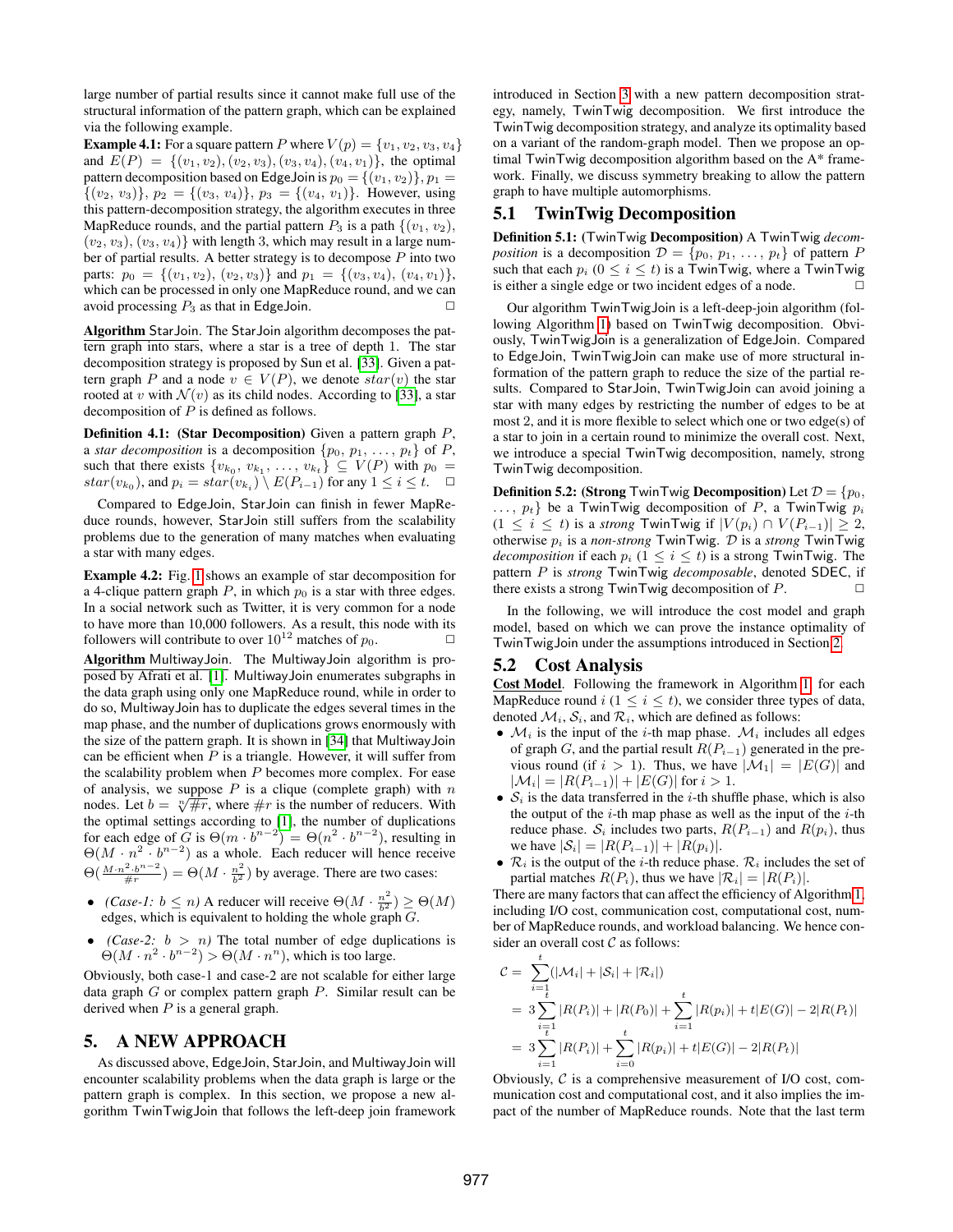$2|R(P_t)| = 2|R(P)|$  is independent of the decomposition strategy, thus it can be removed from the cost function. Therefore, given any pattern decomposition  $\mathcal{D} = \{p_0, p_1, \ldots, p_t\}$ , the cost function, denoted as  $cost(\mathcal{D})$ , can be defined as:

<span id="page-4-3"></span>cost
$$
(D) = 3\sum_{i=1}^{t} |R(P_i)| + \sum_{i=0}^{t} |R(p_i)| + t|E(G)|
$$
 (1)

Similarly, for any  $0 \leq i \leq t$ , we can define the cost of a partial pattern decomposition  $\mathcal{D}_i$  as:

$$
cost(\mathcal{D}_i) = 3 \sum_{j=1}^{i} |R(P_j)| + \sum_{j=0}^{i} |R(p_j)| + i|E(G)|
$$
 (2)

For any  $1 \leq i \leq t$ , given that  $\mathcal{D}_i = \mathcal{D}_{i-1} \cup \{p_i\}$ , we have:

<span id="page-4-7"></span>
$$
cost(\mathcal{D}_i) = cost(\mathcal{D}_{i-1}) + 3|R(P_i)| + |R(p_i)| + |E(G)| \tag{3}
$$

Our aim is to find a decomposition  $D$  of the pattern graph  $P$  so that  $cost(\mathcal{D})$  is minimized.

Graph Model. In order to analyze the cost of different patterndecomposition strategies, we will use two graph models to depict the data graph  $G$ , namely the Erdös-Rényi random-graph model [\[13\]](#page-11-20), denoted ER model, and the power-law random-graph model [\[4\]](#page-11-21), denoted PR model. In this paper, unless otherwise specified, we will use *random graph* to represent a graph constructed using the ER model, and *power-law random graph* for a graph constructed via PR model. As indicated by assumption  $A_1$ , we first focus on the case that the data graph is a random graph. Then we will extend our algorithm to handle the power-law random graphs in Section [7.](#page-7-0)

In the ER model, a graph is constructed by connecting nodes randomly. Each edge is included in the graph with probability  $\omega$ independently from every other edges. Thus, for a data graph with N nodes and M edges, the probability  $\omega$  can be calculated as:  $\omega =$  $\frac{2M}{N(N-1)}$ , which can be approximated as  $\frac{2M}{N^2}$  when N is large.

For simplicity, we use  $|R(P)|$  to denote the expected number of matches for a pattern  $P$  in a random graph. The following lemma from [\[7\]](#page-11-22) gives the value of  $|R(P)|$ .

Lemma 5.1: *Given a pattern graph* P *and a random graph* G*, if P* is a connected graph, we have  $|R(P)| = \frac{N!}{(N-n)!} \times \omega^m$ .  $\Box$ 

**Remark** In practice, we often have  $n \ll N$ , hence we can evaluate  $|R(P)|$  as:

<span id="page-4-4"></span>
$$
|R(P)| = (2M)^m / N^{2m-n}
$$
 (4)

Results on SDEC Pattern Graph P. In order to show the instance optimality of the TwinTwig decomposition, we first study a special case, in which the pattern graph  $P$  is strong TwinTwig decomposable (SDEC). We have the following lemma.

<span id="page-4-1"></span>**Lemma 5.2:** *Given an* SDEC *pattern graph P*, *suppose*  $\mathcal{D} = \{p_0,$  $p_1, \ldots, p_t\}$  *is a strong* TwinTwig *decomposition of P. For any partial pattern*  $P_i$  ( $1 \leq i \leq t$ ), we have:

$$
|R(P_i)| \le |R(P_{i-1})| \times \frac{(2M)^2}{N^3} \le |R(p_0)| \times (\frac{(2M)^2}{N^3})^i. \quad \Box
$$

**Proof:** Suppose  $P_i$  contains  $n_i$  nodes and  $m_i$  edges, we have  $|R(P_{i-1})| = \frac{(2M)^{m_{i-1}}}{N^{2m_{i-1}-n_i}}$  $\frac{(2M)^{m_{i-1}}}{N^{2m_{i-1}-n_{i-1}}}$  and  $|R(P_i)| = \frac{(2M)^{m_i}}{N^{2m_i-n}}$  $\frac{(2M)^{m_i}}{N^{2m_i-n_i}}$ . Let  $\Delta m_i =$  $m_i - m_{i-1}$  and  $\Delta n_i = n_i - n_{i-1}$ , we have:<br> $D(D) = D(D) - \lambda L^{2M} \Delta m_i$ 

<span id="page-4-5"></span>
$$
|R(P_i)| = |R(P_{i-1})| \times (\frac{2M}{N^2})^{\Delta m_i} \times N^{\Delta n_i}
$$
 (5)  
Since *D* is a strong TwinTwig decomposition, there are three cases

for  $p_i$   $(1 \leq i \leq t)$ :

•  $(|E(p_i)| = 1$  and  $|V(p_i) \cap V(P_{i-1})| = 2$ ): In this case,  $\Delta m_i = 1$ and  $\Delta n_i = 0$ . It follows that:<br>  $|R(P_i)| = |R(P_{i-1})| \times \frac{2M}{N^2} < |R(P_{i-1})| \times \frac{(2M)^2}{N^3}$  $\frac{N^{3}}{N^{3}}$ .

$$
\bullet
$$
  $(|E(p_i)|=2$  and  $|V(p_i)\cap V(P_{i-1})|=2$ ): In this case,  $\Delta m_i=2$  and  $\Delta n_i=1$ . It follows that:  $|R(P_i))|=|R(P_{i-1})|\times (\frac{2M}{N^2})^2\times N=|R(P_{i-1})|\times \frac{(2M)^2}{N^3}$ 



•  $(|E(p_i)| = 2$  and  $|V(p_i) \cap V(P_{i-1})| = 3$ ): In this case,  $\Delta m_i = 2$ and  $\Delta n_i = 0$ . It follows that:

<span id="page-4-2"></span>
$$
|R(P_i))| = |R(P_{i-1})| \times \left(\frac{2M}{N^2}\right)^2 < |R(P_{i-1})| \times \frac{(2M)^2}{N^3}
$$

In all the above three cases, we have  $|R(P_i)| \leq |R(P_{i-1})| \times \frac{(2M)^2}{N^3}$ . As a result,  $|R(P_i)| \leq |R(P_{i-1})| \times \frac{(2M)^2}{N^3} \leq |R(P_{i-2})| \times (\frac{(2M)^2}{N^3})^2$  $\leq \ldots \leq |R(p_0)| \times (\frac{(2M)^2}{N^3})^i.$ 

<span id="page-4-0"></span>Corollary 5.1: *Under* A3*, given an* SDEC *pattern graph* P*, suppose*  $\mathcal{D} = \{p_0, p_1, \ldots, p_t\}$  *is a strong* TwinTwig *decomposition of* P. For any partial pattern  $P_i$  ( $1 \leq i \leq t$ ), we have:

$$
|R(P_i)| \le |R(P_{i-1})| \le \ldots \le |R(P_0)| = |R(p_0)| \qquad \Box
$$

**Proof Sketch:** By assumption  $A_3$  ( $d = 2M/N < \sqrt{N}$ ), we know that  $\frac{(2M)^2}{N^3} = \frac{d^2}{N} < 1$ . It is immediate that Corollary [5.1](#page-4-0) holds  $\Box$  according to Lemma [5.2.](#page-4-1)

The General Case. We prove the instance optimality of the general TwinTwig decomposition by showing that given any pattern decomposition  $\mathcal{D}' = \{p'_0, p'_1, \ldots, p'_{t'}\}$ , where each  $p'_i$   $(0 \le i \le t')$ is a star, we can construct a corresponding TwinTwig decomposition  $\mathcal{D} = \{p_0, p_1, \dots, p_t\}$  with  $cost(\mathcal{D}) \leq \Theta(cost(\mathcal{D}')).$ 

We first introduce how to construct  $D$  based on  $D'$ . For any  $p'_i \in \mathcal{D}'$ , let  $\mathcal{D}^i = \{p_1^i, p_2^i, \ldots, p_{t_i}^i\}$  be a TwinTwig decomposition of  $p'_i$  which is constructed as follows: Suppose  $r^i$  is the root of  $p'_i$ and  $\{l_1^i, l_2^i, \ldots, l_{t'_i}^i\}$  is the set of leaves of  $p_i^{\overline{j}}$  sorted by putting those nodes  $l_j^i$  with  $l_j^i \in V(P'_{i-1})$  in the front ( $P'_{i-1}$  is the  $i-1$ -th partial pattern w.r.t.  $\mathcal{D}'$ ), i.e., there exists a number  $k_i$ , s.t., if  $1 \leq j \leq k_i$ ,  $\tilde{l}^i_j \in V(P'_{i-1}),$  and if  $k_i < j \leq t'_i$ ,  $l^i_j \notin V(P'_{i-1}).$   $\mathcal{D}^i = \{p^i_1, p^i_2, \}$  $\ldots, p_{t_i}^i\}$  is constructed as follows:

- If  $t'_i$  is an even number, then  $t_i = \frac{t'_i}{2}$ , and  $p_j^i$   $(1 \le j \le t_i)$  is a TwinTwig with root  $r^i$  and two leaves  $l_{2j-1}^i$  and  $l_{2j}^i$ .
- If  $t'_i$  is an odd number, then  $t_i = \frac{t'_i+1}{2}$ , and  $p_j^i$   $(1 \le j \le t_i 1)$ is a TwinTwig with root  $r^i$  and two leaves  $l_{2j-1}^i$  and  $l_{2j}^i$ , and  $p_{t_i}^i$  is a TwinTwig with only one edge  $(r^i, l^i_{t'_i})$ .

In other words,  $\mathcal{D}^i$  is constructed by generating strong TwinTwigs followed by non-strong TwinTwigs. After constructing  $\mathcal{D}^i$  for all  $0 \le i \le t'$ , we have  $\mathcal{D}$  by combining all  $\mathcal{D}^i$ , i.e.,  $\mathcal{D} = \bigcup_{i=0}^{t'} \mathcal{D}^i$ . The construction of  $D$  from  $D'$  is illustrated in Fig. [2.](#page-4-2)

We show the instance optimality of a general TwinTwig decomposition using the following theorem:

<span id="page-4-6"></span>Theorem 5.1: *Under the assumption* A3*, given a pattern decom*position  $\mathcal{D}' = \{p'_0, p'_1, \ldots, p'_{t'}\}$  where each  $p'_i$  ( $0 \le i \le t'$ ) is a *star, let* D *be the* TwinTwig *decomposition constructed based on*  $\mathcal{D}'$  using the above method, then  $cost(\mathcal{D}) \leq \Theta(cost(\mathcal{D}'))$ .  $\Box$ 

**Proof:** For any pattern decomposition D, we divide  $cost(D)$  =  $3\Sigma_{i=1}^{t} |R(P_i)| + \Sigma_{i=0}^{t} |R(p_i)| + t|E(G)|$  (Eq. [1\)](#page-4-3) into two parts:

- $\cosh_1(D) = \sum_{i=0}^{t} |R(p_i)| + t|E(G)|.$
- $\textsf{cost}_2(\mathcal{D}) = 3 \sum_{i=1}^t |R(P_i)|.$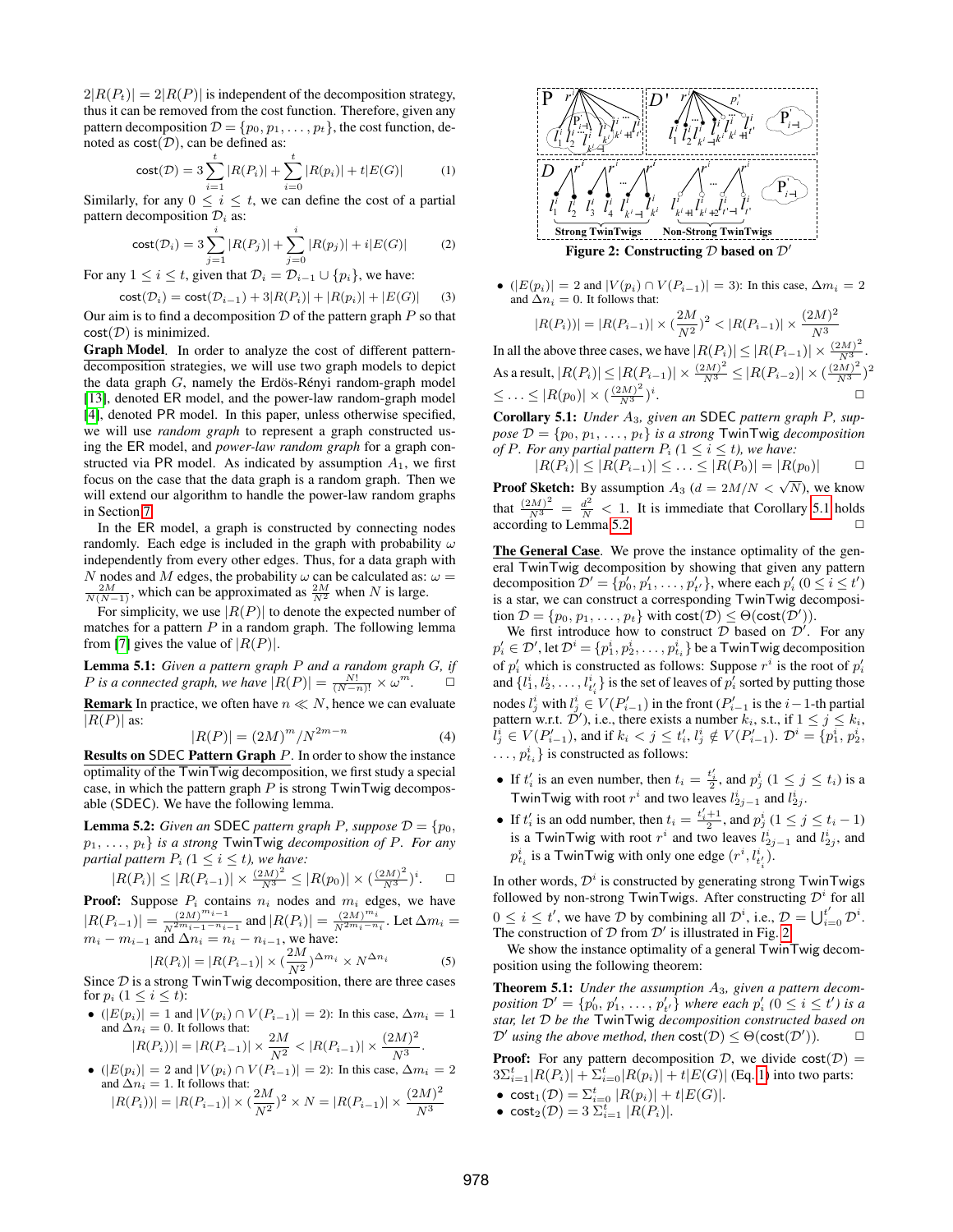Accordingly, we divide the proof into two parts:

(Part 1): We prove  $cost_1(\mathcal{D}) \leq \Theta(cost_1(\mathcal{D}'))$ . We only need to prove  $\textsf{cost}_1(\mathcal{D}^i) \leq \Theta(\textsf{cost}_1(\{p'_i\}))$  for each  $0 \leq i \leq t'$ . Note that when  $|E(p'_i)| \leq 2$ ,  $\text{cost}_1(\mathcal{D}^i) = \text{cost}_1(\{p'_i\})$ , thus, we only consider  $|E(p_i)| \geq 3$ . In this case, we have:

• cost<sub>1</sub> $(\mathcal{D}^i) \leq \Theta(t'_i \cdot d^2 \cdot N)$ . According to Eq. [4,](#page-4-4) we know that each pattern  $p_j^i \in D^i$  is a TwinTwig with  $|R(p_j^i)| \leq \frac{(2M)^2}{N}$  $\Theta(d^2 \cdot N)$ . Hence, we have:

$$
cost_1(D^i) = \sum_{j=1}^{\lceil t'_i/2 \rceil} (|R(p_j^i)| + |E(G)|) \le \Theta(t'_i \cdot d^2 \cdot N)
$$

• cost<sub>1</sub> $(\{p'_i\}) \geq \Theta(t'_i \cdot d^3 \cdot N)$ . This is because:

$$
\begin{aligned}\n\text{cost}_1(\{p'_i\}) &\ge |R(p'_i)| = d^{t'_i} \times N \ge (t'_i - 2) \times d^3 \times N \\
&\ge t'_i/3 \times d^3 \times N \quad \text{(by } t'_i = |E(p'_i)| \ge 3) \\
&= \Theta(t'_i \cdot d^3 \cdot N)\n\end{aligned}
$$

Thus,  $\mathsf{cost}_1(\mathcal{D}^i) \leq \Theta(\mathsf{cost}_1(\{p'_i\})).$ 

(Part 2): We prove  $\text{cost}_2(\mathcal{D}) = \Theta(\text{cost}_2(\mathcal{D}'))$ . We reformulate  $cost<sub>2</sub>$  $\overline{a}$ 

<span id="page-5-2"></span>
$$
e(2') \text{ as } 3\left(\frac{p_0'}{2} + \frac{\sum_{i=1}^{t'} |R(P_{i-1}')| + |R(P_i')|}{2} + \frac{|R(P_{i}')|}{2}\right). \text{ Thus:}
$$

$$
\text{cost}_2(\mathcal{D}') = \Theta\left(\sum_{i} (|R(P_{i-1}')| + |R(P_i')|)\right) \tag{6}
$$

 $i=1$ Note that in  $D$  that is constructed based on  $D'$ , we will gradually combine  $p_1^i, p_2^i, \ldots, p_{t_i}^i$  to  $P'_{i-1}$  in order to get  $P'_i$ . Hence, the term  $|R(P'_{i-1})| + |R(P'_{i})|$  for each  $1 \leq i \leq t'$  in  $cost_2(\mathcal{D}')$  is replaced by:

<span id="page-5-3"></span>
$$
\begin{aligned} \text{cost}_2^i(\mathcal{D}) &= |R(P_{i-1}')| + |R(P_{i-1}' \cup p_1^i)| \\ &+ \dots + |R(P_{i-1}' \cup p_1^i \cup \dots \cup p_{t_i-1}^i)| + |R(P_i')| \end{aligned} \tag{7}
$$

Recall that there exists a  $k_i$  such that, when  $1 \leq j \leq k_i$ ,  $p_j^i$  is a strong TwinTwig, and when  $k_i < j \leq t_i$ ,  $p_j^i$  is a non-strong TwinTwig. Let  $x = k_i$  and  $y = t_i - k_i$ , then there are  $x + y + 1$ terms in  $\text{cost}_2^i(\mathcal{D})$ . We have,

- (S<sub>1</sub>): The sum of the first  $x+1$  terms in cost<sup>i</sup><sub>2</sub>(D) is  $\Theta(|R(P'_{i-1})|)$ . Since each  $p_j^i$  is a strong TwinTwig, according to Lemma [5.2](#page-4-1) and Corollary [5.1,](#page-4-0) when  $j$  increases, the size of the  $j$ -th term decreases exponentially with a rate  $\leq \frac{(2M)^2}{N^3} < 1$ , thus, statement  $S_1$  holds.
- (S<sub>2</sub>): The sum of the last y terms in cost<sup>i</sup><sub>2</sub>(D) is  $\Theta(|R(P'_{i})|)$ . Since each  $p_j^i$  is a non-strong TwinTwig, according to Eq. [5,](#page-4-5) when  $j$  increases, the size of the  $j$ -th term increases exponentially with a rate  $\geq d > 1$ , thus, statement  $S_2$  holds.

Based on  $S_1$  and  $S_2$ , we have  $\text{cost}_2(\mathcal{D}) = \Theta(\text{cost}_2(\mathcal{D}'))$ , and ac-cording to Part 1 and Part 2, Theorem [5.1](#page-4-6) holds.  $\square$ 

#### 5.3 Optimal Decomposition by A\*

In this subsection, we will show how to construct an optimal TwinTwig decomposition for any pattern graph  $P$  using an  $A^*$ based algorithm.

The Cost Function. The key of the A\*-based algorithm is to find a cost function for each partial solution, which defines the priority of the partial solution to be expanded to form the final solution. In the subgraph enumeration problem, for any partial TwinTwig decomposition  $\mathcal{D}_i$  of P (refer to Definiton [3.2\)](#page-2-2), we need to define a cost function  $cost(\mathcal{D}_i, P)$ , which is the cost lower bound for any TwinTwig decomposition of P expanded from  $\mathcal{D}_i$ . We compute  $cost(\mathcal{D}_i, P)$  using dynamic programming. Given a partial pattern  $P_i$ , we use  $\Delta \text{cost}(P_i, \Delta m, \Delta n)$  to denote the lower bound of the increased cost when adding any  $\Delta m$  edges and  $\Delta n$  nodes into the partial pattern  $P_i$ . Let card $(m, n) = |R(P)|$  be the number of

#### <span id="page-5-0"></span>**Algorithm 2** Optimal-Decomp( data graph  $G$ , pattern graph  $P$ )

1:  $\mathcal{H} \leftarrow \emptyset$ ; 2: for all TwinTwig p in P do<br>3:  $\mathcal{H}.push((p, \{p\}, \text{cost}))$ 3:  $\mathcal{H}.push((p, \{p\}, \underline{\text{cost}}(\{p\}, P)))$ ;<br>4:  $(P', \mathcal{D}', \underline{\text{cost}}(\mathcal{D}', P)) \leftarrow \mathcal{H}.pop();$ <br>5: while  $P' \neq P$  do 6: for all TwinTwig p with  $V(p) \cap V(P') \neq \emptyset$  and  $E(p) \cap E(P') = \emptyset$  do 7: **if**  $H.find(\overline{P}')$ <br>8: *H* undate  $\hat{y}^{\prime} \cup p$   $\neq \emptyset$  then 8:  $\mathcal{H}.update(P^{\prime} \cup p, \mathcal{D}' \cup \{p\}, \underline{\text{cost}}(\mathcal{D}' \cup \{p\}, P));$ 9: else  $\mathcal{H}.push((P' \cup p, \mathcal{D}' \cup \{p\}, \overline{\text{cost}}(\mathcal{D}' \cup \{p\}, P))))$ ; 10:  $(P', \mathcal{D}', \underline{\text{cost}}(\mathcal{D}', P)) \leftarrow \mathcal{H}.pop();$ 11: return  $\mathcal{D}'$ ;

matches of any connected pattern graph  $P$  with  $m$  edges and  $n$ nodes, according to Eq. [4,](#page-4-4) we have:

$$
\operatorname{card}(m, n) = (2M)^m / N^{2m - n} \tag{8}
$$

In the dynamic algorithm, the initial state is  $\Delta \text{cost}(P_i, 0, 0) = 0$ , and according to Eq. [3,](#page-4-7) the transaction function is formulated as:

$$
\frac{\Delta \text{cost}(P_i, \Delta m, \Delta n) = \min\{\Delta \text{cost}(P_i, \Delta m - a, \Delta n - b) + 3 \times \text{card}(|E(P_i)| + \Delta m, |V(P_i)| + \Delta n) + \text{card}(a, b) + M | \forall 1 \le a \le 2, 0 \le b \le a, a \le \Delta m, b \le \Delta n\}
$$

The conditions  $1 \le a \le 2$  and  $0 \le b \le a$  are required to guarantee that we join a TwinTwig each time. Accordingly,  $cost(D_i, P)$  can be calculated as:

$$
\underline{\text{cost}}(\mathcal{D}_i, P) = \text{cost}(\mathcal{D}_i)
$$
  
+ 
$$
\underline{\Delta \text{cost}}(P_i, |E(P)| - |E(P_i)|, |V(P)| - |V(P_i|)
$$
 (9)

<span id="page-5-1"></span>Note that  $\Delta \text{cost}(P_i, \Delta m, \Delta n)$  is only dependent on  $|E(P_i)|$  and  $|V(P_i)|$ , thus we can denote  $\Delta \text{cost}(P_i, \Delta m, \Delta n)$  of any  $P_i$  as:  $\Delta \textsf{cost}(m', n', \Delta m, \Delta n)$ 

where  $m' = |E(P_i)|$  and  $n' = |V(P_i)|$ . As a result, given a data graph G, we can precompute  $\Delta \textsf{cost}(m', n', \Delta m, \Delta n)$  for all possible  $m', n', \Delta m$ , and  $\Delta n$ , given that  $\Delta \textsf{cost}(m', n', \Delta m, \Delta n)$ is query independent. The time complexity and space complexity for the precomputation are both  $O((\overline{m} \cdot \overline{n})^2)$ , where  $\overline{m}$  and  $\overline{n}$  are the upper bounds on  $m'$  and  $n'$  respectively. In such a way, given any  $\mathcal{D}_i$  and P, suppose cost( $\mathcal{D}_i$ ) is computed, then cost( $\mathcal{D}_i$ , P) can be computed in  $O(1)$  time.

The Algorithm. The A\* algorithm to compute the optimal decom-position is shown in Algorithm [2.](#page-5-0) Let  $H$  be a heap in which each entry has the form  $(P', \mathcal{D}', \text{cost}(\mathcal{D}', P))$ , where  $P'$  is a partial pattern and  $\mathcal{D}'$  is the corresponding partial TwinTwig decomposition. The top entry in H is a pattern decomposition  $\mathcal{D}'$  with the minimum  $cost(D', P)$ . The algorithm follows a typical A\* framework that (1) iteratively pops the minimum entry (line 4 and line 10), (2) expands the entry with one TwinTwig (line 6), and (3) updates the new entry if the corresponding partial pattern is already in  $H$  and current cost is smaller than the existing one (line 7-8), or (4) pushes the new entry into  $H$  if the corresponding partial pattern is not in  $H$  (line 9). The algorithm stops when the popped partial pattern is the pattern graph  $\overline{P}$  (line 5) and returns the last popped  $\overline{D}'$  as the optimal TwinTwig decomposition (line 11).

<span id="page-5-4"></span>Lemma 5.3: *The space complexity and time complexity of Algorithm* [2](#page-5-0) are  $O(2^m)$  and  $O(\overline{d} \cdot m \cdot 2^m)$  *respectively, where*  $\overline{d} =$  $\max_{v \in V(P)} d(v)$ .

Proof Sketch: We first prove the space complexity. Each entry  $(P', \mathcal{D}', \text{cost}(\mathcal{D}', P))$  in  $\mathcal{H}$  is uniquely identified by the partial pattern  $P'$ , and there are at most  $2^m$  partial patterns, which consumes at most  $O(2^m)$  space. Note that each  $P'$  and  $\mathcal{D}'$  can be stored using constant space by only keeping the last  $\overline{T}$  win $\overline{T}$  wig p that generates  $P'$  and  $D'$ , and a link to the entry identified by  $P' - p$ .

Next we prove the time complexity. Let  $s$  be the possible number of TwinTwigs in  $P$ , we have:

$$
s = \sum_{v \in V(P)} d(v)^2 \le \sum_{v \in V(P)} d(v) \times \overline{d} = 2m \times \overline{d}.
$$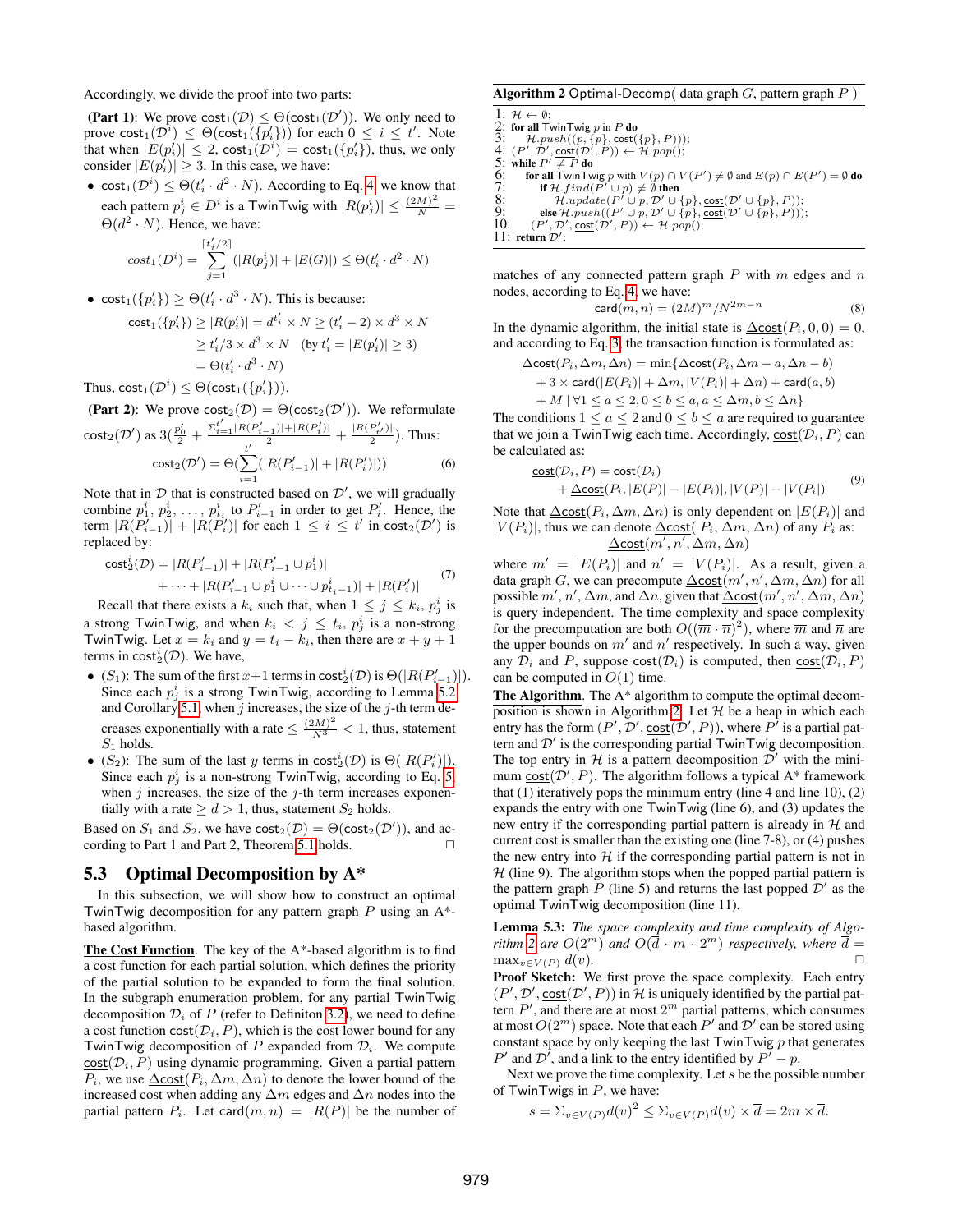When an entry is popped out from  $H$ , it can be expanded at most s times. Using a Fibonacci heap, pop works in  $log(|\mathcal{H}|)$  time, and update and push both work in  $O(1)$  time. Thus the overall time complexity is:

 $O(2^m \cdot (s + \log(|\mathcal{H}|))) = O(2^m \cdot (s + \log(2^m))) = O(\overline{d} \cdot m \cdot 2^m)$ 

Discussion. In practice, the processing time for Algorithm [2](#page-5-0) is much smaller than  $O(\overline{d} \cdot m \cdot 2^m)$  since H only keeps connected subgraphs of P that can potentially result in the optimal solution.

# <span id="page-6-1"></span>5.4 Symmetry Breaking

Graph automorphism is also known as graph symmetry [\[12,](#page-11-23) [16\]](#page-11-11). In this subsection, we show how to use symmetry-breaking to remove the assumption that the pattern graph P has no non-trivial automorphism. When  $|A(P)| > 1$ , by directly applying Algo-rithm [1,](#page-2-0) each enumerated subgraph will be duplicated for  $|A(P)|$ times. The primary goal is to effectively prevent duplicates (i.e., a subgraph of a data graph will not be enumerated twice) while not missing results. For this purpose, we implemented the techniques in [\[16\]](#page-11-11) that ensures 1) no duplicates are generated while enumerating, and 2) no missing results. Below we provide a brief description.

We assume that there is a total order (defined by  $\prec$ ) among all nodes in the data graph  $G$ . The symmetry-breaking paradigm is performed by assigning a partial order (defined by  $\lt$ ) among some pairs of nodes in the pattern graph P. The algorithm to compute the partial order for symmetry-breaking has been introduced in details in [\[16\]](#page-11-11).

Given a partial order in P, a *match* is redefined from Definiton [2.1](#page-1-2) by adding a new *order preservation* constraint, that is, for any pair of nodes  $v_i \in V(P)$  and  $v_j \in V(P)$ , if  $v_i < v_j$ , then  $f(v_i)$  $\prec$   $f(v_i)$ .

Algorithm [1](#page-2-0) can be extended to handle the partial order as follows: In the map<sup>i</sup> phase, when computing  $R(p_i)$  (line 9, line 16), we make sure that each match satisfies the *order preservation* constraint. In the reduce<sup>*i*</sup> phase, in line 21, we only output those  $f \cup h$ that satisfy the *order preservation* constraint. In Section [6.1,](#page-6-2) we will discuss how to use the partial order to further optimize pattern decomposition.

#### <span id="page-6-0"></span>6. OPTIMIZATION STRATEGIES

In this section, we discuss three optimization strategies to further improve our subgraph enumeration algorithm, namely, order-aware cost reduction, workload skew reduction, and early filtering.

#### <span id="page-6-2"></span>6.1 Order-aware Cost Reduction

In this subsection, we discuss how to make use of the partial order to further reduce the computational cost. We first consider a motivating example: Let the pattern graph  $P$  be a triangle of three nodes  $v_1$ ,  $v_2$ , and  $v_3$ , with  $v_1 < v_2 < v_3$  for symmetry-breaking. By TwinTwig decomposition, P is decomposed into  $\mathcal{D} = \{p, e\},\$ where  $p$  is a two-edge TwinTwig, and  $e$  is a single edge. According to Eq. [1,](#page-4-3) we can derive  $cost(\mathcal{D}) = 3|R(P)| + |R(p)| + 2M$ . Since  $|R(P)|$  and M are fixed, cost $(D)$  is only dependent on p which has 3 choices:  $p_1 = \{(v_1, v_2), (v_1, v_3)\}, p_2 = \{(v_1, v_2), (v_2, v_3)\},$ and  $p_3 = \{(v_1, v_3), (v_2, v_3)\}\.$  Let the data graph G be a star with a root node  $r$  and  $N - 1$  leaf nodes. Obviously, in such a case  $|R(P)| = 0$ . Consider the following 3 cases  $C_1$ ,  $C_2$  and  $C_3$ :

- $C_1$ : r has the largest order in  $V(G)$ . In this case,  $|R(p_1)| =$  $|R(p_2)| = 0$  and  $|R(p_3)| = \Theta(N^2)$ .
- $C_2$ : r has the smallest order in  $V(G)$ . In this case,  $|R(p_1)| =$  $\Theta(N^2)$  and  $|R(p_2)| = |R(p_3)| = 0$ .
- $C_3$ : r has the median order in  $V(G)$ . In this case,  $|R(p_1)| =$  $|R(p_2)| = |R(p_3)| = \Theta(N^2).$



<span id="page-6-3"></span>In both  $C_1$  and  $C_2$ , we can find a p with  $|R(p)| = 0$  which is optimal. This extreme example motivates us to link the order of nodes in  $V(G)$  to their degrees. Specifically, we assign a new total order of nodes in  $V(G)$  by redefining the operator  $\prec$  as follows: **Definition 6.1:** (Operator  $\prec$ ) For any two nodes  $u_i$  and  $u_j$  in

 $V(G)$ ,  $u_i \prec u_j$  if and only if one of the two conditions holds:

$$
\bullet \ \ d(u_i) < d(u_j),
$$

 $\bullet$   $d(u_i) = d(u_i)$  and  $id(u_i) < id(u_i)$ .

Where  $id(u)$  is the unique identity of node  $u \in V(G)$ ). Obviously, the operator  $\prec$  specifies a total order for nodes in  $V(G)$ .

Given the new total order for  $V(G)$ , for any  $u \in V(G)$ , we let  $\mathcal{N}^+(u) = \{u' \mid u' \in \mathcal{N}(u), u \prec u'\}$  and  $\mathcal{N}^-(u) = \{u' \mid$  $u' \in \mathcal{N}(u), u' \prec u$ . We then define  $d^+(u) = |\mathcal{N}^+(u)|$  and  $d^-(u) = |\mathcal{N}^-(u)|$ , and  $d_{max}^+ = \max_{u \in V(G)} d^+(u)$  and  $d_{max}^- =$  $\max_{u \in V(G)} d^-(u)$ . For a two-edge TwinTwig  $p = \{(v, v_1), (v,$  $v_2$ }, we consider the following three types of orders:

- $T_1: v < v_1 < v_2$  or  $v < v_2 < v_1$ ;
- $T_2$ :  $v_1 < v < v_2$  or  $v_2 < v < v_1$ ;
- $T_3: v_1 < v_2 < v$  or  $v_2 < v_1 < v$ .

Let  $p^{T_1}$ ,  $p^{T_2}$ , and  $p^{T_3}$  be TwinTwigs of types  $T_1$ ,  $T_2$ , and  $T_3$  respectively. We have the following results:

- $|R(p^{T_1})| = O(\Sigma_{u \in V(G)}(d^+(u))^2) = O(\alpha \cdot M);$
- $|R(p^{T_2})| = O(\Sigma_{u \in V(G)}(d^+(u) \cdot d^-(u))) = O(d^+_{max} \cdot M);$
- $|R(p^{T_3})| = O(\Sigma_{u \in V(G)}(d^-(u))^2) = O(d_{max}^-\cdot M).$

Where  $\alpha$  is the *arboricity* of the graph G and  $\alpha \leq d_{max}^+ \leq d_{max}^-$  according to [\[8\]](#page-11-10). Thus, when selecting TwinTwigs for joining,  $p^{T_1}$ is preferable to  $p^{T_2}$ , followed by  $p^{T_3}$ . We give an example below to show the three types of TwinTwigs.

Example 6.1: Fig. [3](#page-6-3) shows a 4-clique pattern graph P with order  $v_1 < v_2 < v_3 < v_4$ , and two decomposition plans  $\mathcal{D}^1$  and  $\mathcal{D}^2$ , both of which are strong TwinTwig decompositions. However,  $\mathcal{D}^1$ contains two  $p^{T_1}$ s and one  $p^{T_2}$ , and  $\mathcal{D}^2$  contains two  $p^{T_2}$ s and one  $p^{T_3}$ . Obviously,  $\mathcal{D}^1$  is better than  $\mathcal{D}^2$ . The contract of  $\Box$ 

Order-aware TwinTwig Decomposition. We discuss how to modify Algorithm [2](#page-5-0) for TwinTwig decomposition by taking the partial order into consideration. Recall that Algorithm [2](#page-5-0) only depends on the cost function  $\text{cost}(\mathcal{D}_i, P)$  (Eq. [9\)](#page-5-1) for any partial TwinTwig decomposition  $\mathcal{D}_i$ , and  $\text{cost}(\mathcal{D}_i, P)$  is calculated based on  $\text{cost}(\mathcal{D}_i)$ and  $\Delta \text{cost}(P_i, \Delta m, \Delta n)$ , both of which are originated from Eq. [1.](#page-4-3) Thus, we only need to reestimate  $|R(p_i)|$  and  $|R(P_i)|$  for any  $p_i$ and partial pattern  $P_i$  by taking the partial order into consideration. (Reestimate  $|R(p_i)|$ ): Let  $p_i = \{(v, v_1), (v, v_2)\}\$ . In order to calculate  $|R(p_i)|$ , we precompute  $|R(p^{T_1})|$ ,  $|R(p^{T_2})|$ , and  $|R(p^{T_3})|$ . If  $p_i$  only contains 1 edge, then  $|R(p_i)| = M$ ; otherwise,  $|R(p_i)|$ can be calculated from  $|R(p^{T_1})|$ ,  $|R(p^{T_2})|$ , and  $|R(p^{T_3})|$  depending on the partial orders defined on  $V(p_i)$ . For instance, if the partial order is only defined on one pair  $v < v_1$  in  $p_i$ , then  $|R(p_i)|$ can be calculated as  $2 \times |R(p^{T_1})| + |R(p^{T_2})|$ .

(Reestimate  $|R(P_i)|$ ):  $|R(P_i)|$  is hard to calculate when the partial order is involved, however, after each round of join, we try to make use of the updated information to better estimate  $|R(P_i)|$ at runtime. Specifically, after the  $j$ -th round of join, suppose the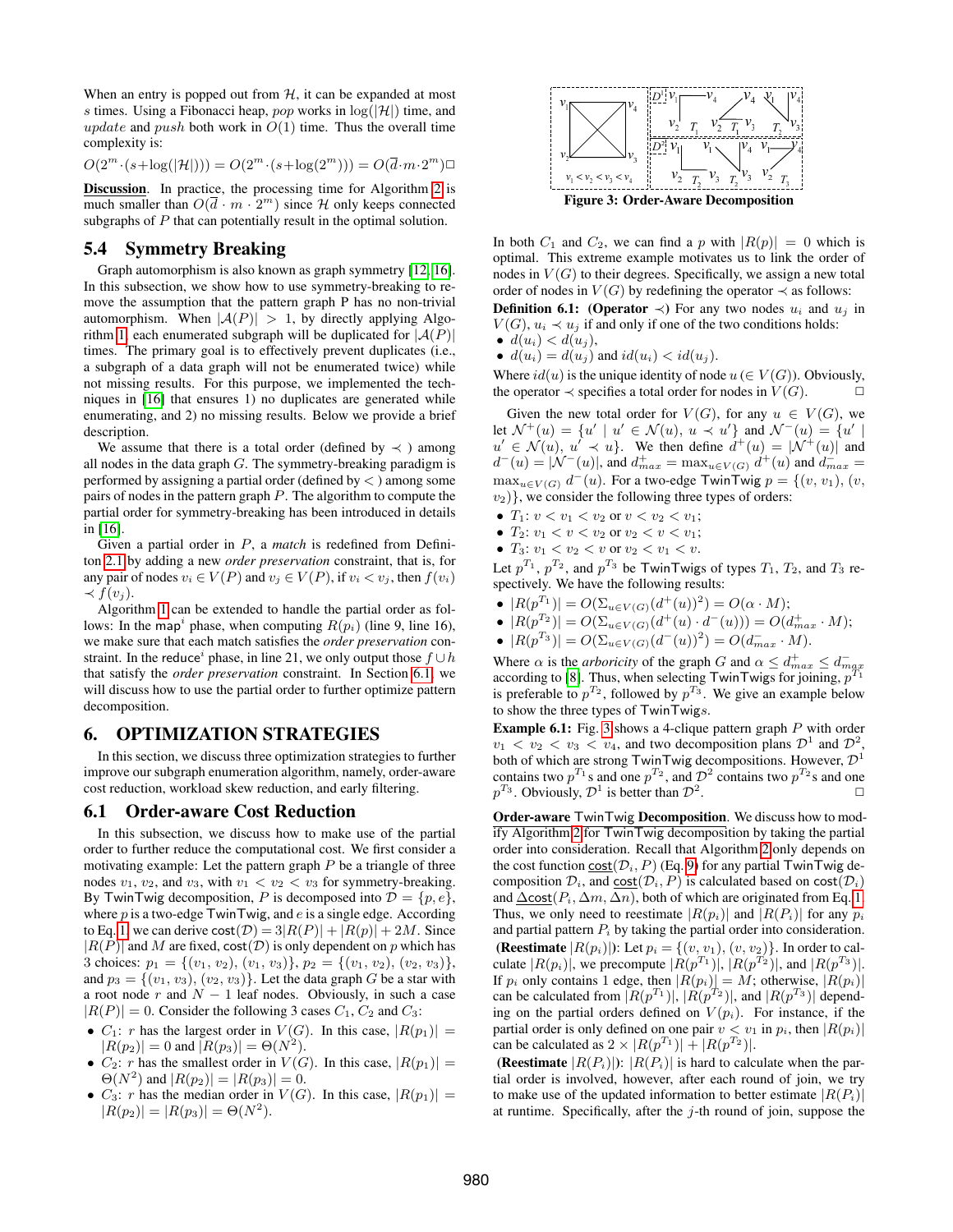current partial pattern is  $P_i$ , and  $|R(P_i)|$  has been accurately calculated. Then for any possible future partial pattern  $P_i$  which is a supergraph of  $P_j$ , according to Eq. [5,](#page-4-5)  $|R(P_i)|$  can be calculated as:

$$
|R(P_i)| = |R(P_j)| \times \left(\frac{2M}{N^2}\right)|E(P_i)| - |E(P_j)| \times N^{|V(P_i)| - |V(P_j)|} \tag{10}
$$

Based on the reestimating technique, Algorithm [1](#page-2-0) is modified as follows: In the first round, it computes the optimal decomposition plan using the A\* algorithm (Algorithm [2\)](#page-5-0) directly, and then processes the first MapReduce round accordingly. In the following round  $i$  ( $i > 1$ ), before processing MapReduce, the algorithm recomputes the optimal decomposition using the A\* algorithm with the reestimating technique where each  $|R(P_i)|$  for  $0 \leq j \leq i$  is replaced by the accurate value. In this way, the partial order is involved in Algorithm [1.](#page-2-0)

# <span id="page-7-2"></span>6.2 Workload Skew Reduction

For many real graphs, it is very common that a small number of nodes in a graph have very high degrees. Given a data graph  $G$ , we denote the high-degree nodes by  $V^H$  (e.g., nodes with degree we denote the high-degree nodes by  $V^+$  (e.g., nodes with degree larger than  $\sqrt{M}$ ). Recall that G is stored in a distributed file system using adjacency lists in the form  $(u; \mathcal{N}(u))$  for each  $u \in V(G)$ . For a two-edge TwinTwig  $p$ , evaluating  $p$  on the adjacency list  $(u; \mathcal{N}(u))$  will generate  $\Theta(d(u)^2)$  matches, rendering very high workloads in the machines that are processing high-degree nodes. This motivates us to consider the workload balancing issue. In the following, we discuss our strategy to reduce the workload skew.

Suppose there are  $\lambda$  machines in the system, for any  $u \in V^H$ , instead of using  $(u, \mathcal{N}(u))$ , we divide  $\mathcal{N}(u)$  uniformly into  $\beta$  partitions:  $\mathcal{N}(u) = \{ \mathcal{N}_1(u), \mathcal{N}_2(u), \dots, \mathcal{N}_\beta(u) \}$ . Note that we cannot simply distribute the  $\beta$  partitions into the  $\lambda$  machines. Because if so, given a TwinTwig  $p = \{(v, v_1), (v, v_2)\}\)$ , the match  $f = (u, v_1, v_2)\$  $u_1, u_2) \in R(p)$  with  $u_1 \in \mathcal{N}_i(u)$  and  $u_2 \in \mathcal{N}_j(u)$   $(i \neq j)$  cannot be generated by any machine. To handle this, we create  $\frac{\beta \times (\beta + 1)}{2}$ partitions in the following two sets  $S_1(u)$  and  $S_2(u)$ , and distribute the partitions uniformly into the  $\lambda$  machines.

- $S_1(u) = \{(u; \mathcal{N}_i(u)) | 1 \leq i \leq \beta\};$
- $S_2(u) = \{(u; (\mathcal{N}_i(u), \mathcal{N}_j(u))) | 1 \leq i < j \leq \beta\}.$

With  $S_1(u)$  and  $S_2(u)$ , when evaluating a TwinTwig with one edge, only  $S_1(u)$  needs to be used; and when evaluating a TwinTwig with two edges, both  $S_1(u)$  and  $S_2(u)$  need to be used. By setting with two edges, both  $S_1(u)$  and  $S_2(u)$  heed to be used. By setting  $\beta = \Theta(\sqrt{\lambda})$ , the number of partitions becomes  $\Theta(\lambda)$ . As a result, each machine just keeps a constant number of partitions in  $S_1(u) \cup S_2(u)$  uniformly. It is easy to verify that the total space  $S_1(u) \cup S_2(u)$  uniformly. It is easy to verify that<br>used to keep  $S_1(u)$  and  $S_2(u)$  is  $\Theta(\sqrt{\lambda} \cdot |\mathcal{N}(u)|)$ .

# <span id="page-7-1"></span>6.3 Early Filtering

Recall that Algorithm [1](#page-2-0) only requires very small memory in both  $map<sup>i</sup>$  and reduce<sup>*i*</sup>. This motivates us to make use of the remaining memory for further optimization. Specifically, we use bloom filter [\[6\]](#page-11-24) to prune the invalid partial matches in early stages of the algorithm to reduce the cost. Generally speaking, given a set  $S$  and a memory budget  $M$ , a bloom filter for S denoted as  $\mathcal{G}(S)$ , can be created using no more than  $M$  memory such that given any element e, it can answer whether  $e \in S$  with no false negatives and a small probability of false positives denoted as  $fp$ . There is a trade-off between the size of the memory  $\mathcal M$  and the probability of false positives  $fp$ .

In our approach, we create a bloom filter  $\mathcal{G}(E(G))$  in every machine of the system, and we use the bloom filter  $\mathcal{G}(E(G))$  for the following two types of early filtering mechanisms in Algorithm [1:](#page-2-0)

• *(Map Side Filtering)*: When evaluating  $R(p_i)$  for any TwinTwig  $p_i = \{(v, v_1), (v, v_2)\}\$ in the map phase, if  $(v_1, v_2) \in E(P)$ , then any match  $(u, u_1, u_2)$  with  $(u_1, u_2) \notin E(G)$  is pruned by  $\mathcal{G}(E(G))$  with probability  $1 - fp$ .

• *(Reduce Side Filtering)*: When evaluating  $R(P_i)$  for any partial pattern  $P_i$  in the reduce phase, for any  $(v_1, v_2) \in E(P)$  $- E(P_i)$  with  $v_1 \in V(P_i)$  and  $v_2 \in V(P_i)$ , any partial match  $f \in R(P_i)$  with  $(f(v_1), f(v_2)) \notin E(G)$  is pruned by  $\mathcal{G}(E(G))$ with probability  $1 - fp$ .

Obviously, early filtering does not affect the correctness of Algorithm [1](#page-2-0) since only invalid partial patterns are pruned by the bloom filter  $\mathcal{G}(E(G))$ . Note that early filtering can be applied for all the three algorithms EdgeJoin, StarJoin, and TwinTwigJoin.

**Example 6.2:** Suppose the pattern graph  $P$  is a triangle of three nodes. We can decompose P into  $\mathcal{D} = \{p, e\}$  where p is a twoedge TwinTwig and e is a single edge. According to Eq. [1,](#page-4-3) we have  $cost(\mathcal{D}) = 3|R(P)| + |R(p)| + 2M$ . Without early filtering, it is possible that  $|R(p)|$  dominates the whole cost with  $|R(p)| \gg$  $|R(P)|$  and  $|R(p)| >> M$ . Suppose we use  $\mathcal{G}(E(G))$  with  $fp =$ 0.1, then  $R(p)$  is filtered in the map phase with only 0.1 ratio of false positives, i.e.,  $|R(p)| = 1.1|R(P)|$ , as a result  $|\textsf{cost}(\mathcal{D})| =$  $\Theta(|R(P)| + M)$ , which is optimal since M is the size of the input and  $|R(P)|$  is the size of the final output.

#### <span id="page-7-0"></span>7. HANDLING POWER-LAW GRAPHS

We model the data graph  $G$  of  $N$  nodes and  $M$  edges as a powerlaw random graph according to [\[4\]](#page-11-21). We consider a non-increasing degree sequence  $\{w_1, w_2, \ldots, w_N\}$  that satisfies the power-law distribution, that is, the number of nodes with a certain degree  $x$ is proportional to  $x^{-\beta}$ , where  $\beta$  is the power-law exponent. For any pair of nodes  $u_i$  and  $u_j$  in a power-law random graph, the edge between  $u_i$  and  $u_j$  is independently assigned with probability  $P_{i,j} = w_i w_j \rho$ , where  $\rho = 1/\sum_{i=1}^{N} w_i = 1/2M$ . It is easy to verify that the expected degree of  $u_i$  is equal to  $w_i$  for any  $1 \leq i \leq N$ . We define the average degree as  $d = (\sum_{i=1}^{N} w_i)/N$ , and the maximum degree as  $d_{max}$ . Note that we only consider  $2 < \beta < 3$  in this paper, as many real graphs have the power-law exponent in this range [\[9,](#page-11-25) [10\]](#page-11-26). We engage the small-degree assumption  $A_4$  in this model as follows: √

$$
A_4: d_{max} \leq \sqrt{N}
$$

Though this assumption may not be satisfied in some real graphs, in the experiment, we will show the intermediate results from the vertices with degree  $\leq \sqrt{N}$  play a dominant role in the total intermediate results.

Instance Optimality. In order to show the instance optimality, we will prove that Theorem [5.1](#page-4-6) holds in a power-law random graph under the small-degree assumption  $A<sub>4</sub>$ , following the same proof structure as that in the proof of Theorem [5.1.](#page-4-6) Similarly, we divide the proof into the following two parts: In part 1, we prove that  $\textsf{cost}_1(\mathcal{D}) \leq \Theta(\textsf{cost}_1(\mathcal{D}'))$ , and in part 2, we prove that  $\textsf{cost}_2(\mathcal{D}) =$  $\Theta(\textsf{cost}_2(\mathcal{D}'))$ . In order to prove part 2, we still compare Eq. [6](#page-5-2) and Eq. [7,](#page-5-3) and then prove the two cases, namely,  $S_1$ : the size of the results decreases after joining a strong  $\overline{T}$ win $\overline{T}$ wig;  $S_2$ : the size of the results increases after joining a non-strong TwinTwig. The detailed proof is as follows.

(Part 1): Let  $p$  be a two-edge TwinTwig, we have:

$$
\begin{aligned}\n\text{cost}_1(\mathcal{D}^i) &= \Theta(|R(p)| \cdot t_i') \text{ and,} \\
\text{cost}_1(\{p_i'\}) &= \Theta(|R(p)| \cdot \mathbb{E}[d(u)^{t_i'-2}]) \\
&\ge \Theta(|R(p)| \cdot \mathbb{E}[d(u)]^{t_i'-2}) = \Theta(|R(p)| \cdot d^{t_i'-2})\n\end{aligned}
$$

where  $\mathbb{E}[d(u)]$  is the expected degree for an arbitrary node u in  $V(G)$ . Given that  $d \geq 2$  and  $t'_i \geq 3$ , it is easy to see that  $cost_1(\mathcal{D}^i)$  $\leq$  cost<sub>1</sub>( $\{p'_i\}$ ) for each  $0 \leq i \leq t'$ , which results in cost<sub>1</sub>( $\mathcal{D}$ )  $\leq$  $\Theta(\textsf{cost}_1(\mathcal{D}'))$ . Therefore, part 1 is proved.

(Part 2): For a certain pattern decomposition, we consider generating  $R(P_i)$  using  $R(P_{i-1})$  and  $R(p_i)$ . Suppose  $\gamma$  is the ex-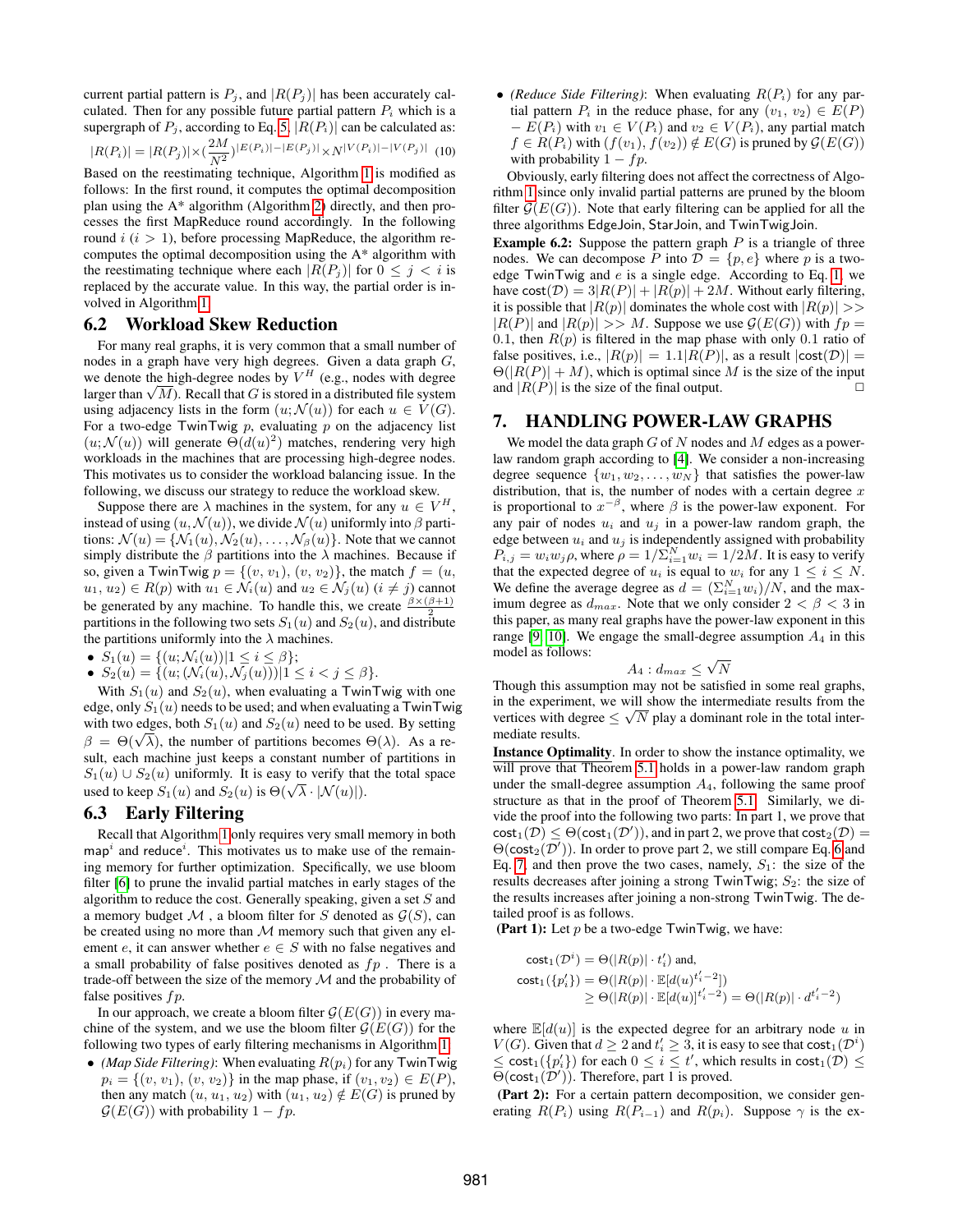

<span id="page-8-2"></span>Figure 4: The values of  $\gamma$  in different parameter combinations

pected number of matches in  $R(P_i)$  that are generated from a certain match in  $R(P_{i-1})$ , we have:

<span id="page-8-3"></span>
$$
|R(P_i)| = \gamma |R(P_{i-1})| \tag{11}
$$

The value of  $\gamma$  depends on how  $p_i$  is joined with  $P_{i-1}$ . Suppose  $p_i = \{(v, v'), (v, v'')\}$ , in order to prove part 2, we need to prove the following  $S_1$  and  $S_2$  accordingly.

(S<sub>1</sub>): We prove that  $\gamma < 1$  when  $p_i$  is a strong TwinTwig with  $v' \in V(P_{i-1})$  and  $v'' \in V(P_{i-1})$ . When  $v \in V(P_{i-1})$ ,  $\gamma < 1$ can be easily proved since no new node is added into  $V(P_i)$ . When  $v \notin V(P_{i-1})$ , suppose u' and u'' are arbitrary matches of v' and  $v''$  respectively, we have:

$$
\gamma = \mathbb{E}[\sum_{u \in V(G)} d(u')d(u)\rho \times d(u'')d(u)\rho]
$$
  
=  $\mathbb{E}[d(u')d(u'')] \times \rho^2 \sum_{i=1}^N w_i^2$ 

In order to calculate  $\gamma$ , we simplify the calculation of  $\mathbb{E}[d(u')d(u'')]$ by only considering the relationship between  $u'$  and  $u''$ . There are two cases:

First, there is no edge between  $v'$  and  $v''$  in  $P_{i-1}$ , and we consider that their matches,  $u'$  and  $u''$ , are independent. In this case,  $\mathbb{E}[d(u')d(u'')] = \mathbb{E}[d(u')] \mathbb{E}[d(u'')] = d^2$ . We have:

<span id="page-8-4"></span>
$$
\gamma = d^2 \times \rho^2 \sum_{i=1}^{N} w_i^2 = \frac{\sum_{i=1}^{N} w_i^2}{N^2}
$$
 (12)

According to  $A_4$ ,  $w_i \le d_{max} \le \sqrt{N}$ , therefore,  $\gamma < \frac{d_{max}^2}{N} \le 1$ .

Second, there is an edge between  $v'$  and  $v''$  in  $P_{i-1}$ . In this case,  $u'$  and  $u''$  must have an edge in the data graph. Using the Bayes equation, we can derive the equation:  $P(u' = u_i, u'' = u_j | u', u''$  form an edge)

$$
= \frac{P(u', u'' \text{ form an edge } |u' = u_i, u'' = u_j) \times P(u' = u_i, u'' = u_j)}{P(u', u'' \text{ form an edge})}
$$
  
= 
$$
\frac{P_{i,j} \times (1/N^2)}{2M/N^2} = \rho P_{i,j}
$$
  
As a result, we have:  

$$
\mathbb{E}[d(u')d(u'')] = \sum_{i,j=1}^N \rho P_{i,j}w_iw_j
$$

 $=\rho^2(\sum_{i=1}^N w_i^2\sum_{j=1}^N w_j^2)=\rho^2(\sum_{i=1}^N w_i^2)^2$ Therefore,  $\gamma$  can be calculated

<span id="page-8-1"></span>
$$
\gamma = \rho^2 (\sum_{i=1}^N w_i^2)^2 \times \rho^2 \sum_{i=1}^N w_i^2 = \frac{(\sum_{i=1}^N w_i^2)^3}{(\sum_{i=1}^N w_i)^4}
$$
(13)

It is hard to compute an upper bound for  $\gamma$  in this case. However, we show that  $\gamma < 1$  for most real-world graphs. In order to do so, we vary  $\beta$  from 2.1 to 2.9, d from 5 to 500, and N from 10, 000 to 100, 000, 000. Since  $\gamma$  increases with  $d_{max}$ , we set  $d_{max} = \sqrt{N}$ . With  $\beta$ , d, N, and  $d_{max}$ , we can generate  $w_i$  ( $1 \le i \le N$ ) via [\[37\]](#page-11-27), and thus  $\gamma$  can be calculated via Eq. [13.](#page-8-1) The results are shown in Fig. [4,](#page-8-2) in which we can see that  $\gamma$  < 1 for all practical cases.

(S<sub>2</sub>): We prove that  $\gamma > 1$  when  $p_i$  is a non-strong TwinTwig with  $u \in V(P_{i-1}), u' \notin V(P_{i-1}),$  and  $u'' \notin V(P_{i-1}).$  In this situation, we have:

<span id="page-8-5"></span>
$$
\gamma = \mathbb{E}[\sum_{u',u'' \in V(G)} d(u)d(u')\rho \times d(u)d(u'')\rho]
$$
  
=  $\mathbb{E}[d(u)^2]\rho^2 \sum_{i,j=1}^N w_i w_j = \mathbb{E}[d(u)^2] = \sum_{i=1}^N w_i^2/N$  (14)

Obviously,  $\gamma \geq \mathbb{E}[d(u)]^2 = d^2 > 1$ . Now according to  $S_1$  and  $S_2$ , part 2 is proved when  $p_i$  is a two-edge TwinTwig. When  $p_i$  only contains one edge, part 2 can be proved similarly.

According to Part 1 and Part 2, the instance optimality of the TwinTwig decomposition holds for a power-law random graph.

Optimal Decomposition. We show how to compute the optimal TwinTwig decomposition using A\* for power-law random graph. Recall that Algorithm [2](#page-5-0) is independent of the graph model. It is only required to compute  $cost(\mathcal{D}_i, P)$ , which is a cost lower bound for any TwinTwig decomposition of P expanded from  $\mathcal{D}_i$ . In order to do so, we can simply set  $\text{cost}(\mathcal{D}_i, P) = \text{cost}(\mathcal{D}_i)$ , where  $cost(\mathcal{D}_i)$  can be computed using Eq. [3,](#page-4-7) which depends on  $|R(P_i)|$ and  $|R(p_i)|$ . Here,  $|R(p_i)|$  can be precomputed, and  $|R(P_i)|$  can be computed recursively using Eq. [11,](#page-8-3) where the value of each  $\gamma$ depends on how  $p_i$  is joined with  $P_{i-1}$ . Three typical cases for calculating  $\gamma$  are given in Eq. [12,](#page-8-4) Eq. [13,](#page-8-1) and Eq. [14,](#page-8-5) respectively. In this way, Algorithm [2](#page-5-0) can be adopted to compute the optimal TwinTwig decomposition for the power-law random graph. The space and time complexities of the algorithm are the same as those shown in Lemma [5.3.](#page-5-4)

Optimization. In the three optimization strategies proposed in Section [6,](#page-6-0) workload skew reduction and early filtering are independent to the graph model. In order-aware cost reduction, reestimating  $|R(p_i)|$  is also independent to the graph model. Therefore, we only discuss how to reestimate  $|R(P_i)|$  in the power-law random graph. In order to do so, suppose for a partial pattern  $P_i$  with  $j < i$ ,  $|R(P_i)|$  has been accurately calculated, then for any future partial pattern  $P_i$  that is a supergraph of  $P_i$ ,  $|R(P_i)|$  can be calculated us-ing Eq. [11](#page-8-3) by considering adding TwinTwigs into  $P_j$  iteratively. Here how to compute  $\gamma$  after joining specific TwinTwigs is discussed in the above paragraph.

# <span id="page-8-0"></span>8. PERFORMANCE STUDIES

In this section, we show our experimental results. We deploy a cluster of up to 15 computing nodes including one master node and 14 slave nodes and we use 10 slave nodes by default. Each of the computing nodes has one 3.47GHz Intel Xeon CPU with 6 cores and 12GB memory running 64-bit Ubuntu Linux. We allocate a JVM heap space of 1024MB for each mapper and 2048MB for each reducer, and we allow at most 3 mappers and 3 reducers running concurrently in each machine. The block size in HDFS is set to be 128MB, the data replication factor of HDFS is set to be 3, and the I/O sort size is set to be 512MB.

Datasets. We use five real-world data graphs (see Table [1\)](#page-9-0) for testing. Among them, *sk*, *lj*, *orkut*, and *fs* are downloaded from SNAP (http://snap.stanford.edu), *yt* is downloaded from KONECT (http://konect.uni-koblenz.de), and *uk* is downloaded from WEB (http://law.di.unimi.it).

Algorithms. We implement and compare seven algorithms:

- Edge: EdgeJoin (Section [4\)](#page-2-3) with early filtering (Section [6.3\)](#page-7-1).
- Mul: MultiwayJoin (Section [4\)](#page-2-3).
- Star: StarJoin (Section [4\)](#page-2-3) with early filtering (Section [6.3\)](#page-7-1).
- TTBS: TwinTwigJoin (Section [5\)](#page-3-0) without optimization.
- TTOA: TTBS  $+$  order-aware cost reduction (Section [6.1\)](#page-6-2).
- TTLB: TTOA  $+$  workload skew reduction (Section [6.2\)](#page-7-2).
- TT: TTLB  $+$  early filtering (Section [6.3\)](#page-7-1).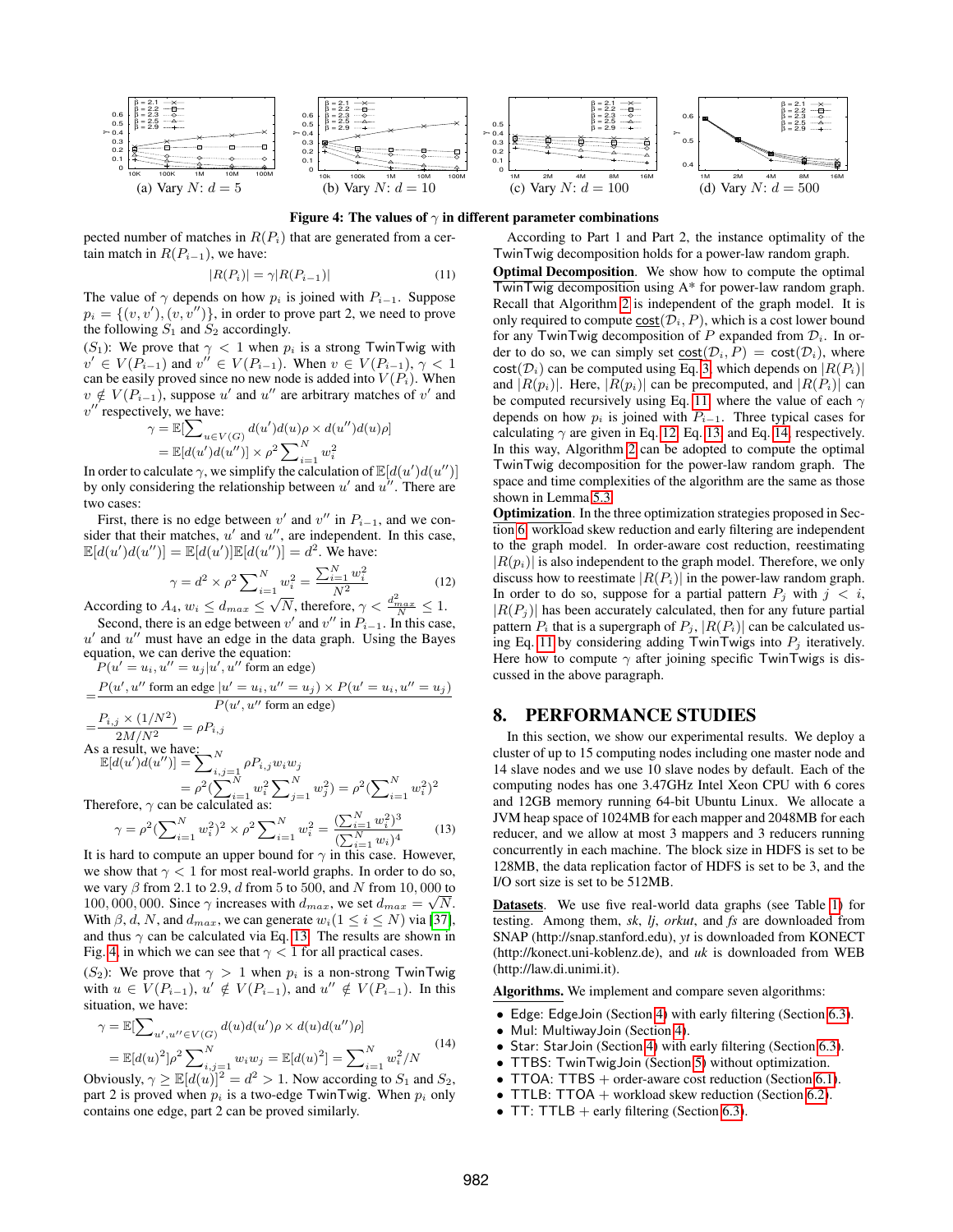| dataset      | name  | $N =  V $  | $M =  E $     |
|--------------|-------|------------|---------------|
| as-skitter   | sk    | 1,696,415  | 11,095,298    |
| youtube      | yt    | 3,223,589  | 12,223,774    |
| live-journal |       | 4.847.571  | 42,851,237    |
| com-orkut    | orkut | 3,072,441  | 117,185,083   |
| $uk-2002$    | uk    | 18,520,486 | 261,787,258   |
| friendster   | fs    | 65,608,366 | 1,806,067,135 |

<span id="page-9-1"></span><span id="page-9-0"></span>Table 1: Datasets used in Experiments



All algorithms are implemented using Hadoop (version 1.2.1) with Java 1.6. Note that the early filtering strategy (Section [6.3\)](#page-7-1) is also applied in Edge and Star, and all the optimization strategies introduced in [\[1\]](#page-11-16) are applied in Mul. We set the maximum running time to be 12 hours. If a test does not stop in the time limit, or fails due to out-of-memory exception, we denote the running time as INF. The time for computing the join plan using Algorithm [2](#page-5-0) for TwinTwig decomposition is less than one second for all test cases, thus it is omitted in the total processing time.

**Queries.** The five queries denoted by  $q_1$  to  $q_5$  are illustrated in Fig. [5](#page-9-1) with edge number varying from 3 to 10 and node number varying from 3 to 5. We show the vertex order for symmetry breaking under each query graph. Here, we only consider  $n \leq 5$  for fair comparison, because when  $n$  is larger than 5, except for  $TT$ , all other algorithms cannot terminate in the time limit in most cases.

Exp-1: Vary Algorithms. In this experiment, we evaluate the performance of all seven algorithms using two query graphs  $q_3$  and  $q_4$ as representatives on the two datasets *yt* and *lj*. The experimental results are shown in Fig. [6.](#page-10-0) We also list the size of the output (see Table [2\)](#page-9-2) generated by mappers and reducers in each round when we process q<sup>4</sup> on *lj*. Here we use "NA" to denote that the algorithm crashes due to out-of-memory exceptions, and use "-" to denote that no extra MapReduce round is needed. Note that we only present the results of the first three rounds for Edge which actually finishes in five rounds. The sizes of the output produced by TTLB and TTOA are the same, and thus we only show one of them. When evaluating q<sup>3</sup> on *yt*, we find that without early filtering, none of the algorithms can terminate in the time limit because *yt* contains a lot of high-degree nodes, thus we apply early filtering for both TTBS and TTOA in this case. The experimental results support our motivation to minimize the cost discussed in Section [5.2,](#page-3-1) as lower cost generally results in better performance.

As shown in Fig. [6,](#page-10-0) Mul fails in evaluating q<sup>3</sup> on *yt* and *lj*, and q<sup>4</sup> on *lj* due to out-of-memory exceptions. We analyze the reason below. Take the evaluation of q<sup>4</sup> on *lj* for example. Mul outputs 0.9 billion data, which is approximately 20 times larger than the size of the data graph. Since we need to use auxiliary data structures such as hash tables to index these data, each of which is represented by around 20 integers, leading to a 70GB memory consumption as a whole. However, we only configure 60GB memory for all reducers in the cluster (2GB per reducer for 30 reducers). Therefore, Mul runs out of memory.

Edge is slow and cannot finish in the time limit when evaluating q<sup>3</sup> on both *yt* and *lj*. This is because Edge often generates numerous partial results in early stages even after filtering. As shown in

| m/r                 | Edge  | Mul  | Star  | TTBS  | TLB   |       |
|---------------------|-------|------|-------|-------|-------|-------|
| map                 | 0.09  | 0.90 | 10.20 | 2.77  | 1.36  | 0.57  |
| reduce <sup>1</sup> | 0.29  | NA   | 9.93  | 16.34 | 14.9  | 9.93  |
| $ma\overline{p}^2$  | 0.33  |      | 9.98  | 21.55 | 16.27 | 10.22 |
| reduce <sup>2</sup> | 9.94  |      | 9.93  | 9.93  | 9.93  | 9.93  |
| map <sup>3</sup>    | 9.98  |      |       |       |       |       |
| reduce <sup>3</sup> | 9.94  |      |       |       |       |       |
| total               | 90.29 | NA   | 40.07 | 50.59 | 42.49 | 30.67 |

<span id="page-9-2"></span>Table 2: Size of Output for processing  $q_4$  on  $l_j$  (in billions)

Table [2,](#page-9-2) Edge has to deal with over 9.9 billion data from the third round, yet there are two more rounds to complete the task, in which more partial results are generated.

In most cases, Star is slower than TTBS, which demonstrates the instance optimality of TwinTwig decomposition in Theorem [5.1.](#page-4-6) However, TTBS spends much longer time than Star when evaluating q<sup>4</sup> on *yt*. This is because *yt* contains many high-degree nodes, and TTBS (without any optimization) can generate large number of partial results, while Star can avoid this issue by applying the early filtering strategy.

TTOA performs better than TTBS in all cases, which verifies the effectiveness of the order-aware cost reduction strategy, and TTLB outperforms TTOA in all cases, which is consistent with the analysis in Section [6.2.](#page-7-2) TT consistently outperforms all other algorithms for all test cases. Comparing TT to TTLB, we observe from Table [2](#page-9-2) that TTLB generates 10 billion more data than TT, which shows the effectiveness of early filtering. In the rest of the experiments, we exclude the results of TTBS, TTOA, and TTLB, since their relative performances are similar to those shown in Fig. [6.](#page-10-0) Therefore, we focus on comparing Edge, Star, and Mul with our algorithm TT.

Exp-2: Vary Datasets. In this experiment, we test the algorithms on all the five datasets shown in Table [1](#page-9-0) and show our results for query  $q_1$  and  $q_4$  for algorithms Edge, Mul, Star, and TT.

Fig. [7\(a\)](#page-10-1) shows the testing results for query  $q_1$ . Note that for  $q_1$ , star decomposition is the same as TwinTwig decomposition, hence Star has the same performance as TT, which outperforms Edge and Mul for over an order of magnitude. Generally, Mul performs slightly worse than Edge, except that Mul spends much longer time on *orkut*. This is because *orkut* contains too many edges, which results in a large number of edge duplications in Mul. Edge and Mul cannot handle large data graphs *uk* and *fs*.

The testing results for  $q_4$  are shown in Fig. [7\(b\).](#page-10-2) TT is 5 times faster than Star on *orkut*, and is only 2 times faster than Star on *lj*. This is because that the larger the average degree of the data graph is, the better performance TT has over Star. The average degree of *orkut*, which is 76, is larger than that of *lj*, which is 28. Hence, such an experimental result is expected. Another interesting observation is that, when evaluating q4, it takes longer time on *uk* than *fs*, while *uk* is much smaller than *fs*. The reason is that, *uk* is a web graph, which contains a lot of large cliques, since webpages in the same domain tend to link each other. On the contrary, *fs* is a social network, which contains fewer large cliques than a web graph.

**Exp-3: Vary Queries.** We evaluate all queries  $q_1$  to  $q_5$  in Fig. [5.](#page-9-1) The results are illustrated in Fig. [8\(a\)](#page-10-3) to Fig. [8\(e\)](#page-10-4) respectively. Note that Star is the same as TT when processing  $q_1$  and  $q_2$  since no node in  $q_1$  and  $q_2$  has degree larger than 2. Generally, the more complex the pattern graph is, the more time it takes to evaluate the query for all algorithms. TT performs the best in all test cases. Note that all the tests are conducted on  $yt$  and  $lj$  except for  $q_5$ , which is conducted on *yt* and *sk*. The reason is that, the number of results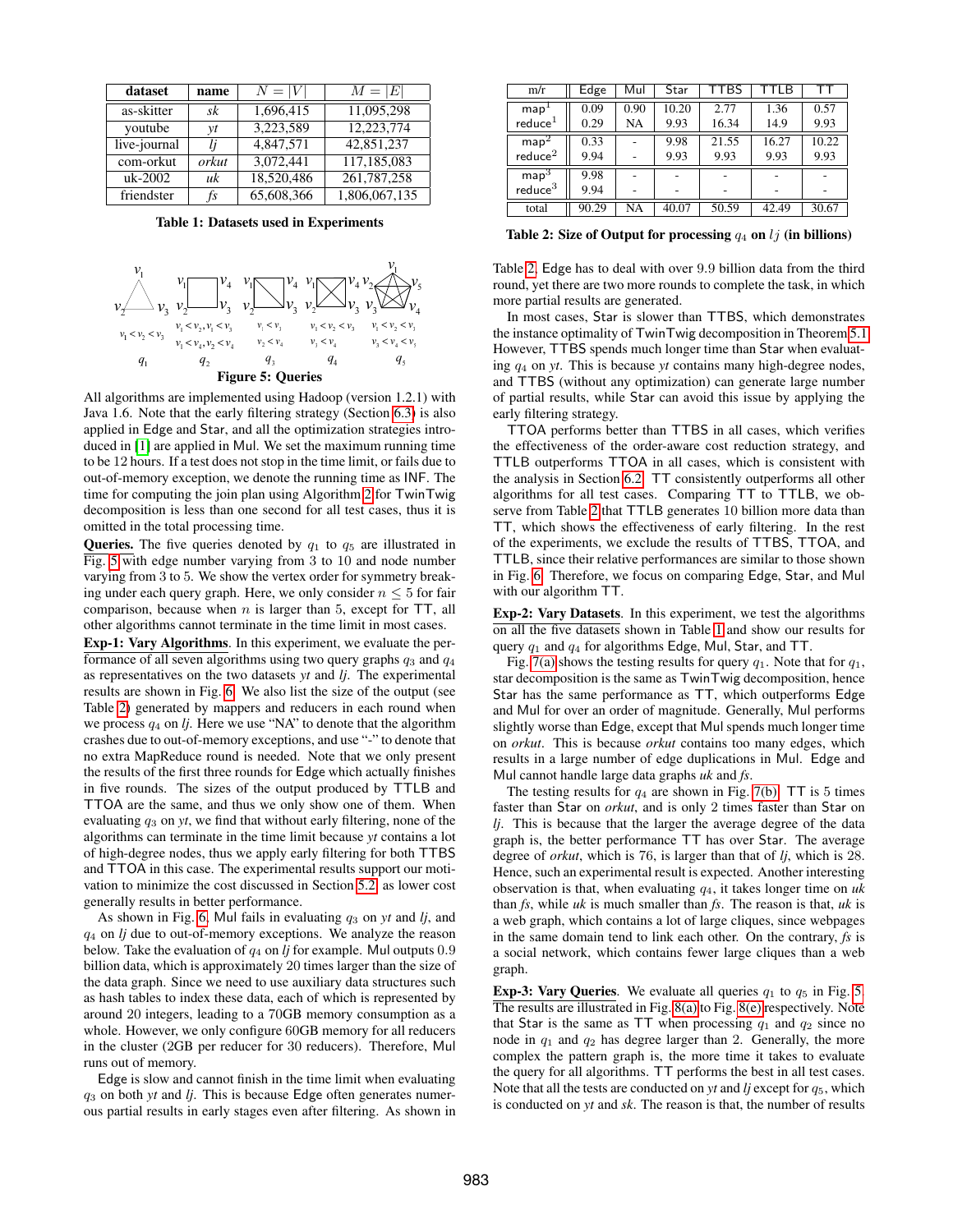<span id="page-10-1"></span><span id="page-10-0"></span>

<span id="page-10-9"></span><span id="page-10-7"></span>。L 100 200

6 8 10 12 14

(a) Query  $q_4$  on  $l$ *j* 

<span id="page-10-6"></span><span id="page-10-5"></span><span id="page-10-3"></span>Exp-4: Vary Graph Size. We extract subgraphs of 20%, 40%, 60%, 80%, and 100% nodes from the original graph of *fs*, and test the algorithms using queries  $q_1$  and  $q_4$ . The results are shown in Fig. [9\(a\)](#page-10-5) and Fig. [9\(b\)](#page-10-6) respectively. We omit the curve of Star in Fig. [9\(a\)](#page-10-5) since Star is the same as TT when evaluating  $q_1$ . When the graph size increases, the running time of Edge, Mul and Star grow much sharper than TT. When the graph size is over 80%, only TT can finish in the time limit. The testing results show the high scalability of our TT algorithm.

Exp-5: Vary Average Degree. We fix the set of nodes and randomly sample 20%, 40%, 60%, 80% and 100% edges from the original graph *fs* to generate graphs with average degrees from 11 to 55, and test the algorithms using queries  $q_1$  and  $q_4$ . The results are shown in Fig. [10\(a\)](#page-10-7) and Fig. [10\(b\)](#page-10-8) respectively. We omit the curve of Star in Fig. [10\(a\)](#page-10-7) since Star is the same as TT when evaluating  $q_1$ . Edge and Mul fail at the very beginning. In Fig. [10\(b\),](#page-10-8) TT is 3, 5, 8 and  $> 9$  times faster than Star when the average degree varies from 11 to 55, which shows the advantage of TT for dense data graphs. The trend is consistent with our theoretical analysis in Section [5.](#page-3-0)

Exp-6: Vary Slave Nodes. In this experiment, we vary the number of slave nodes from 6 to 14, and evaluate our algorithms on the  $lj$  and  $fs$  dataset using query  $q_4$ . The testing results are shown in Fig. [11\(a\)](#page-10-9) and Fig. [11\(b\)](#page-10-10) respectively. As shown in Fig. [11\(a\),](#page-10-9) when the number of slave nodes increases, the processing time of all algorithms decreases, and the running time drops more sharply when the number of slave nodes is small. This is because that the increment of slave nodes, on the one hand, contributes to the performance improvement as workloads are more largely shared, on the other hand, introduces extra communication cost as more data transmissions are involved among slave nodes. As shown in Fig. [11\(b\),](#page-10-10) TT is the only algorithm that can compute the 4-clique on *fs* even when 14 slave nodes are deployed. We also make the tests using other queries when varying slave nodes. The curves are similar to those in Fig. [10](#page-10-11) thus are omitted due to lack of space.

Exp-7: Small-Degree Assumption. In this experiment, we show that the small-degree assumption  $\overline{A}_4$  is useful in practice. We call a vertex  $u$  with  $d(u) > \sqrt{N}$  a *high-degree vertex*. For a data graph  $G$ , we create  $G^*$  by iteratively removing some edges of the highdegree vertices randomly until every vertex u in G has  $d(u) \leq$  $\overline{N}$ . We denote C and  $\mathcal{C}^*$  the cost (by Eq. [1\)](#page-4-3) when evaluating a specific pattern in the graph  $G$  and  $G^*$ , respectively. And we denote  $\alpha = \mathcal{C}^*/\mathcal{C}$  to show the ratio of the cost that is only related to  $G^*$  (in which our algorithm can guarantee instance optimality). In table Table [3,](#page-10-12) we show the value of  $\alpha$  when evaluating  $q_1$  and  $q_4$ in the datasets *sk*, *yt* and *lj*, respectively. As we can see, the cost in  $G^*$  are actually the dominate part.

Figure 11: Vary Slave Nodes

<span id="page-10-11"></span><span id="page-10-10"></span><span id="page-10-8"></span>。 100

<span id="page-10-4"></span><span id="page-10-2"></span>Mul Star ·  $\overline{\mathsf{TT}}$   $-$ 

6 8 10 12 14

(b) Query  $q_4$  on  $fs$ 

| queries | sk    | νı    |       |
|---------|-------|-------|-------|
| $q_1$   | 0.740 | 0.784 | 0.971 |
| aл      | 0.796 | 0.828 | 0.970 |

<span id="page-10-12"></span>Table 3: The value of  $\alpha$ 

# 9. RELATED WORK

MapReduce Framework. MapReduce, introduced by Google, has attracted plenty of attentions is academia. A lot of researches focus on optimizing MapReduce framework. For example, cost analysis of MapReduce is given by Afrati et al. [\[2\]](#page-11-28). MapReduce classes are discussed by Karloff et al. [\[21\]](#page-11-29) and Tao et al. [\[35\]](#page-11-30). Some other researches focus on solving specific queries in MapReduce. For example, Theta joins in MapReduce are discussed by Zhang et al. [\[41\]](#page-11-31). Multiway joins are optimized by Afrati et al. [\[3\]](#page-11-32). Duplication detection using MapReduce is proposed by Wang et al. [\[38\]](#page-11-33).

Subgraph Matching. Most subgraph matching approaches work in a label-aware context, where vertices (and/or edges) are assigned